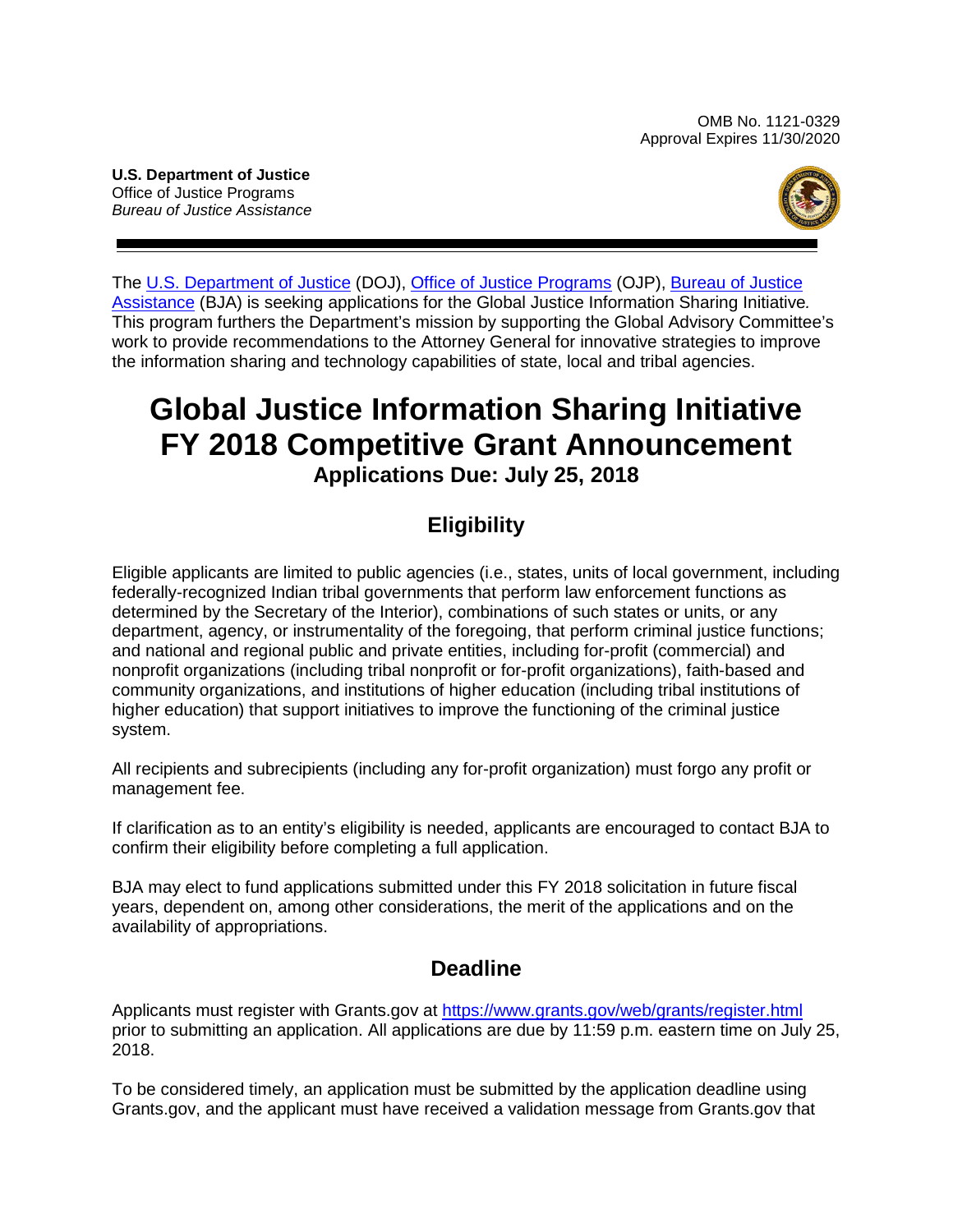indicates successful and timely submission. OJP urges applicants to submit applications at least 72 hours prior to the application due date, to allow time for the applicant to receive validation messages or rejection notifications from Grants.gov, and to correct in a timely fashion any problems that may have caused a rejection notification.

OJP encourages all applicants to read this [Important Notice: Applying for Grants in Grants.gov.](https://ojp.gov/funding/Apply/Grants-govInfo.htm)

For additional information, see How [to Apply](#page-19-0) in Section [D. Application and Submission](#page-8-0)  [Information.](#page-8-0)

## **Contact Information**

<span id="page-1-0"></span>For technical assistance with submitting an application, contact the Grants.gov Customer Support Hotline at 800-518-4726, 606-545-5035, at [https://www.grants.gov/web/grants/support.html,](https://www.grants.gov/web/grants/support.html) or at [support@grants.gov.](mailto:support@grants.gov) The Grants.gov Support Hotline operates 24 hours a day, 7 days a week, except on federal holidays.

An applicant that experiences unforeseen Grants.gov technical issues beyond its control that prevent it from submitting its application by the deadline must email the Bureau of Justice Assistance contact identified below **within 24 hours after the application deadline** to request approval to submit its application after the deadline. Additional information on reporting technical issues appears under "Experiencing Unforeseen Grants.gov Technical Issues" in the [How To](#page-19-0)  [Apply](#page-19-0) section.

For assistance with any other requirements of this solicitation, contact David P. Lewis, Senior Policy Advisor*,* by telephone at 202-616-7829 or by email at [David.P.Lewis@usdoj.gov](mailto:David.P.Lewis@usdoj.gov)*.*

Grants.gov number assigned to this solicitation: BJA-2018-14648

Release date: June 7, 2018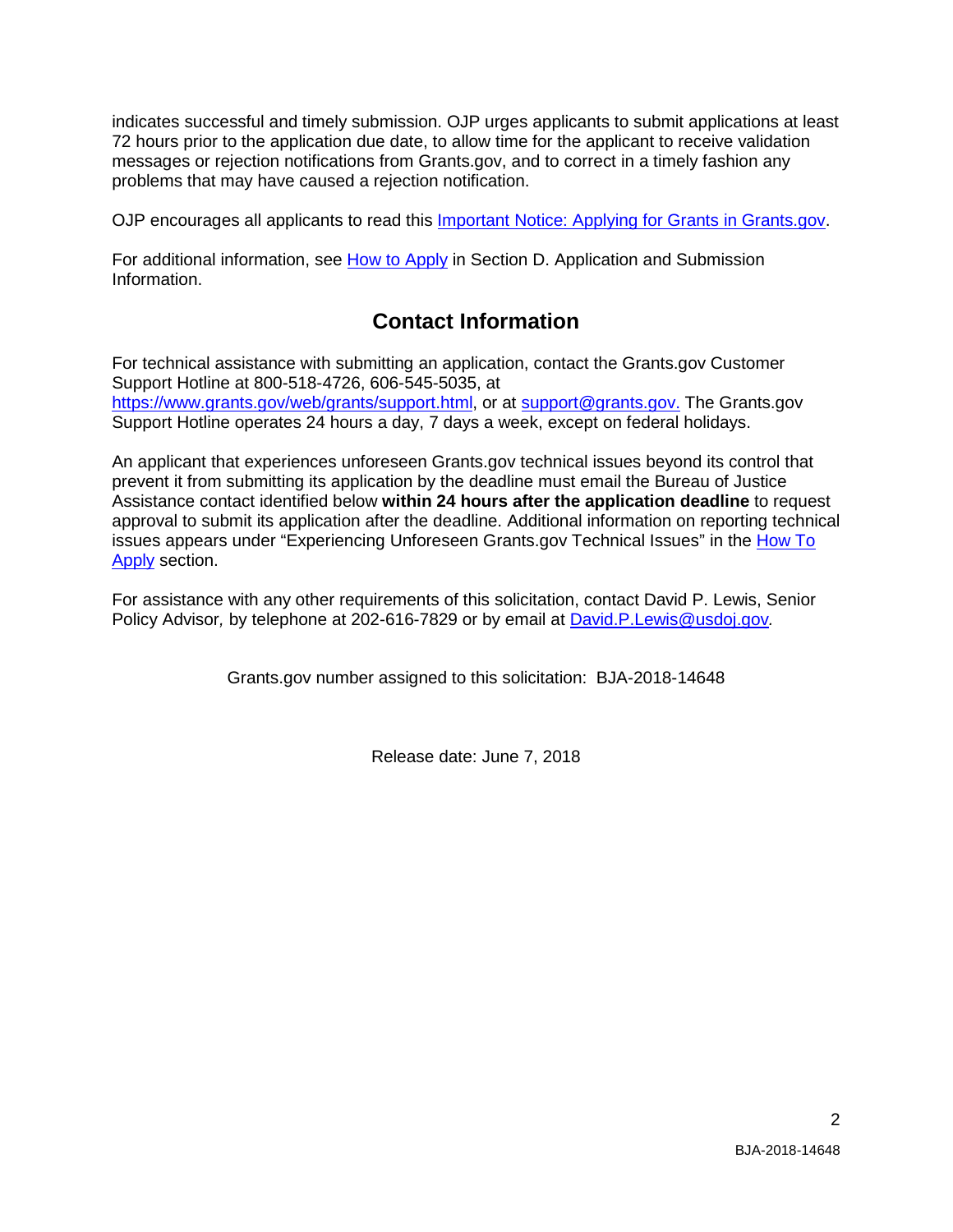# **Contents**

| Limitation on Use of Award Funds for Employee Compensation; Waiver  8          |  |
|--------------------------------------------------------------------------------|--|
| Prior Approval, Planning, and Reporting of Conference/Meeting/Training Costs 8 |  |
|                                                                                |  |
|                                                                                |  |
|                                                                                |  |
|                                                                                |  |
|                                                                                |  |
|                                                                                |  |
|                                                                                |  |
|                                                                                |  |
|                                                                                |  |
|                                                                                |  |
|                                                                                |  |
| General Information about Post-Federal Award Reporting Requirements 27         |  |
|                                                                                |  |
|                                                                                |  |
| Freedom of Information Act and Privacy Act (5 U.S.C. 552 and 5 U.S.C. 552a)28  |  |
|                                                                                |  |
|                                                                                |  |
|                                                                                |  |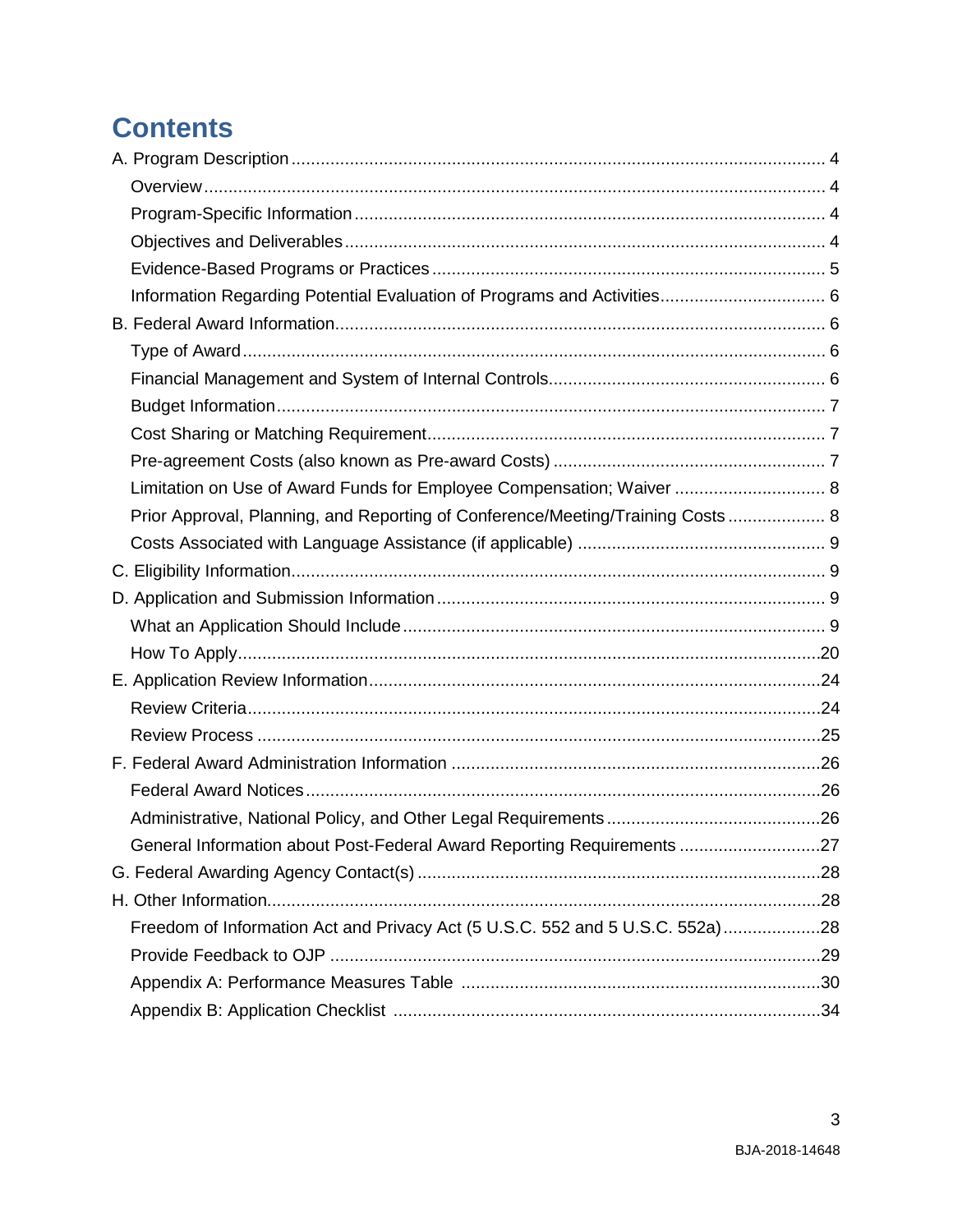# **Global Justice Information Sharing Initiative CFDA # 16.738**

## <span id="page-3-0"></span>**A. Program Description**

<span id="page-3-1"></span>**Overview:** DOJ's Global Justice Information Sharing Initiative (Global) is designed to engage the full range of criminal justice policymakers and practitioners in the development of innovative strategies to improve the justice information sharing (JIS) and technology capabilities of state, local and tribal agencies.

In order to be effective, Global's approach requires training and technical assistance (TTA) to adequately engage stakeholders; facilitate working groups and task teams; develop products and publications; and offer implementation support to the field. The FY 2018 Global solicitation is designed to enhance Global's ability to achieve its goals through the provision of TTA support.

**Statutory Authority:** This program is authorized under the Consolidated Appropriations Act, 2018, Pub. L. No. 115-141, 132 Stat 348, 426.

#### <span id="page-3-2"></span>**Program-Specific Information**

The Global Justice Information Sharing Initiative (Global) is a Federal Advisory Committee representing more than 30 law enforcement, judicial, correctional and related organizations, created to support a broad exchange of justice and public safety information among members and to advise the Attorney General on JIS and integration initiatives. Its goal is to help reduce violent crime and ensure the security of the American citizenry, based on evidence that the ability to share justice and public safety data results in safer communities.

To help facilitate Global efforts, the Attorney General enlisted local, state, tribal, federal, and international justice entities to form the Global Advisory Committee (GAC). The GAC works to build innovative information sharing programs to overcome the historic challenges that have impacted law enforcement agencies collaborative communication efforts. GAC helps to guide partners in the development of technology solutions; and facilitates communication and interoperability between communities.

Within that structure, GAC working groups and related subcommittees, such as the Criminal Intelligence Coordinating Committee (CICC), work collaboratively to address the policy, connectivity, and jurisdictional issues that have hampered effective justice information sharing.

#### <span id="page-3-3"></span>**Objectives and Deliverables**

The objective of the FY 2018 Global program is to provide TTA support for the work of Global and its constituents. Deliverables will include support for GAC membership meetings, related subcommitttees such as the CICC, and GAC working groups and task teams. The grantee will provide support to include, but not limited to:

• Documentation of national policy, practices, and technology solutions as developed by Global and the CICC as recommendations to BJA and the Attorney General;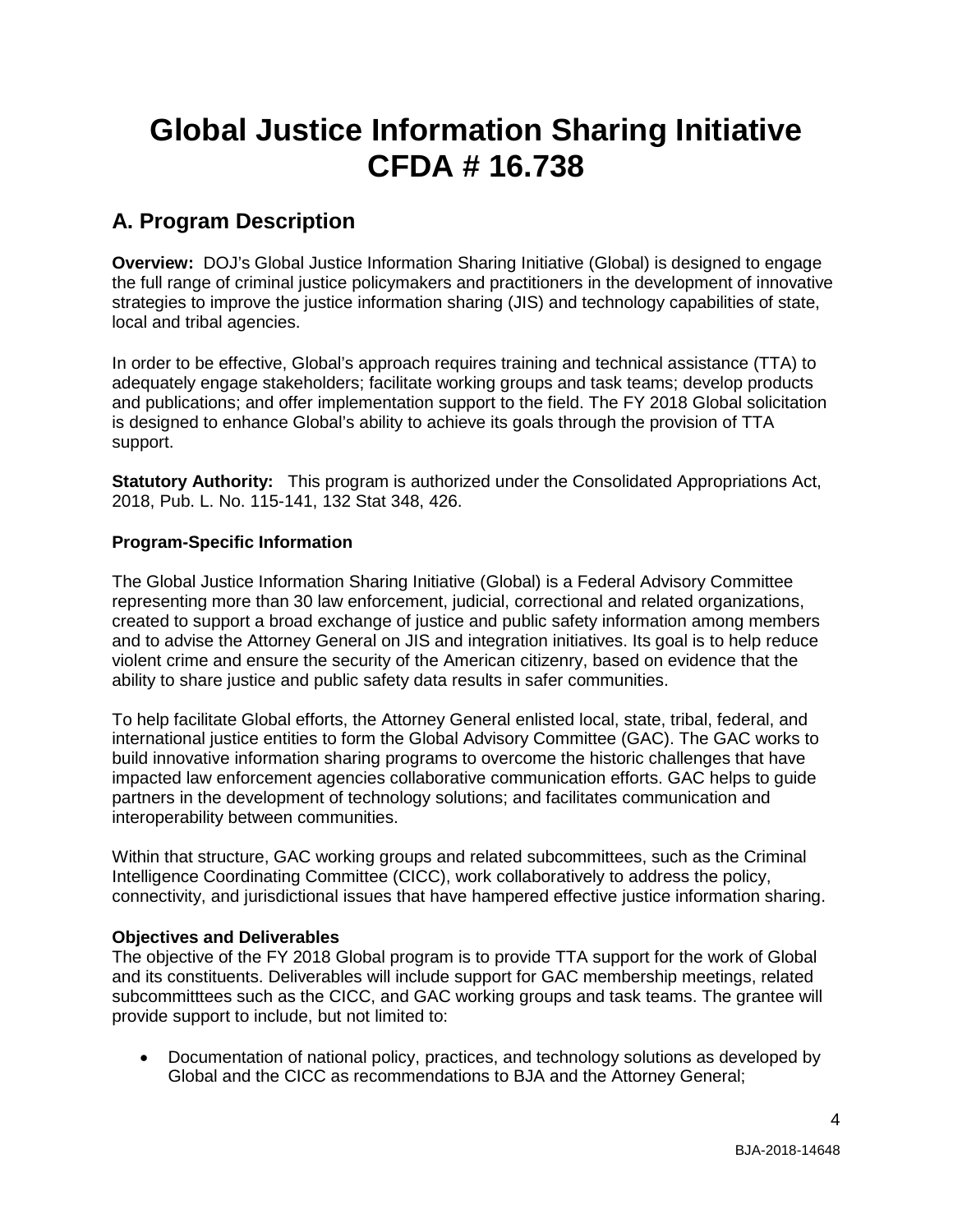- Collaboration with partners to coordinate program design and delivery of services including training and technical assistance;
- Planning and coordination with governmental and private agencies to support national initiatives;
- Coordinate and conduct Global working groups, as well as complementary initiatives, as assigned, that contribute to Global and BJA priorities;
- Development of deliverables and publications for the Global working groups including print and electronic materials, document printing and distribution, CDs/DVDs, online seminars (webinars) and other tools;
- At a minimum, maintaining all online content pertaining to DOJ's Global activities, products, publications, and other identified justice information sharing related content. Applicants should be aware of the existing website [\(www.it.ojp.gov\)](http://www.it.ojp.gov/) and may propose strategies to include other types of materials for the site;
- Other outreach and collaboration functions as required to support Global priorities and collaboration.

The objectives and deliverables are directly related to the performance measures that demonstrate the results of the work completed, as discussed in [Section D. Application and](#page-8-0)  [Submission Information,](#page-8-0) under Program Narrative.

#### <span id="page-4-0"></span>**Evidence-Based Programs or Practices**

OJP strongly emphasizes the use of data and evidence in policy making and program development in criminal justice, juvenile justice, and crime victim services. OJP is committed to:

- improving the quantity and quality of evidence OJP generates;
- integrating evidence into program, practice, and policy decisions within OJP and the field;
- improving the translation of evidence into practice.

OJP considers programs and practices to be evidence-based when their effectiveness has been demonstrated by causal evidence, generally obtained through one or more outcome evaluations. Causal evidence documents a relationship between an activity or intervention (including technology) and its intended outcome, including measuring the direction and size of a change, and the extent to which a change may be attributed to the activity or intervention. Causal evidence depends on the use of scientific methods to rule out, to the extent possible, alternative explanations for the documented change. The strength of causal evidence, based on the factors described above, will influence the degree to which OJP considers a program or practice to be evidence-based.

The OJP CrimeSolutions.gov website at [https://www.crimesolutions.gov](https://www.crimesolutions.gov/) is one resource that applicants may use to find information about evidence-based programs in criminal justice, juvenile justice, and crime victim services.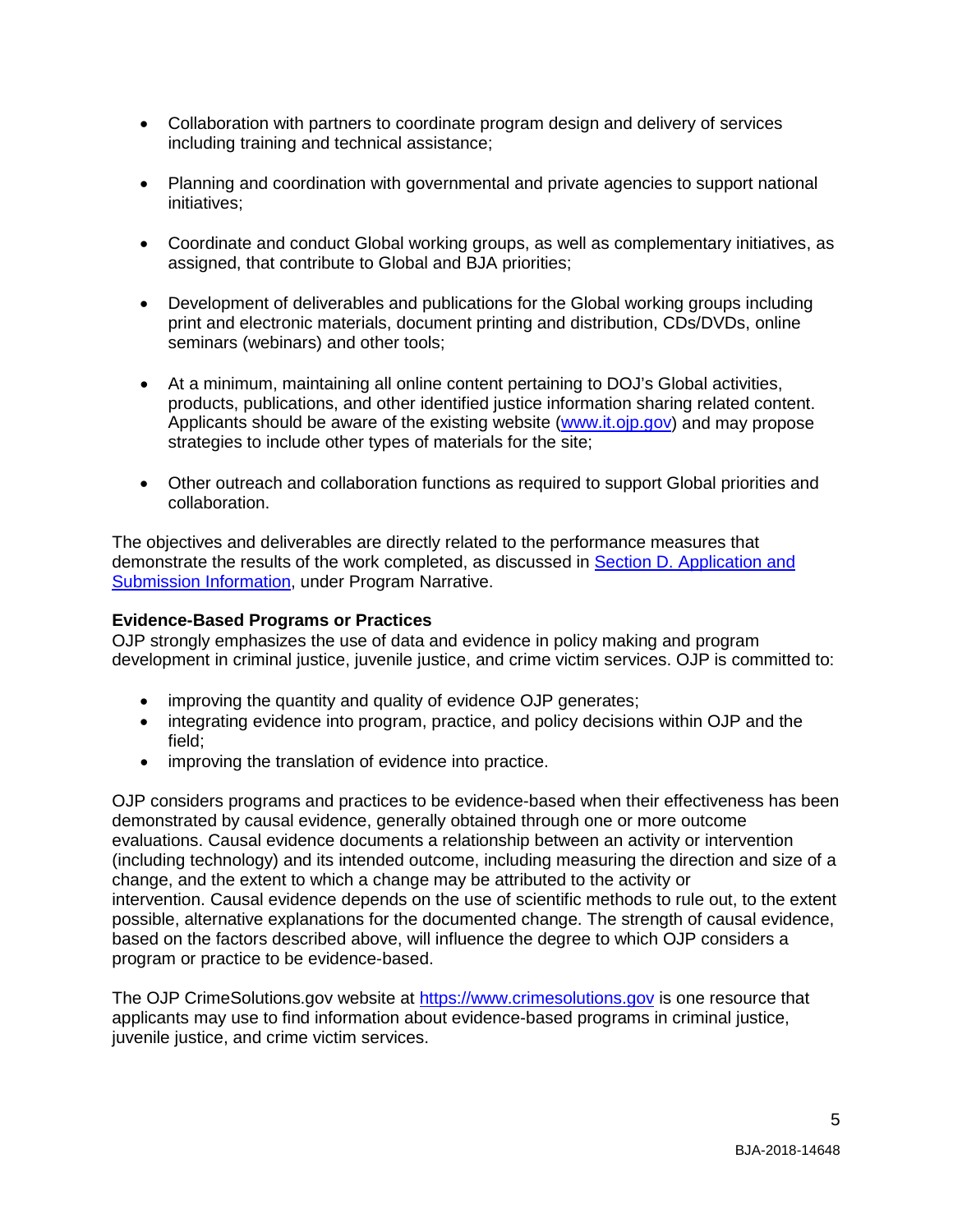#### <span id="page-5-0"></span>**Information Regarding Potential Evaluation of Programs and Activities**

The Department of Justice has prioritized the use of evidence-based programming and deems it critical to continue to build and expand the evidence informing criminal and juvenile justice programs to reach the highest level of rigor possible. Therefore, applicants should note that OJP may conduct or support an evaluation of the programs and activities funded under this solicitation. Recipients and sub-recipients will be expected to cooperate with program-related assessments or evaluation efforts, including through the collection and provision of information or data requested by OJP (or its designee) for the assessment or evaluation of any activities and/or outcomes of those activities funded under this solicitation. The information or data requested may be in addition to any other financial or performance data already required under this program.

## <span id="page-5-1"></span>**B. Federal Award Information**

BJA expects to make one award of up to \$750,000 as a 18-month period of performance, to begin on October 1, 2018.

BJA may, in certain cases, provide additional funding in future years to awards made under this solicitation, through continuation awards. In making decisions regarding continuation awards, OJP will consider, among other factors, the availability of appropriations, when the program or project was last competed, OJP's strategic priorities, and OJP's assessment of both the management of the award (for example, timeliness and quality of progress reports), and the progress of the work funded under the award.

All awards are subject to the availability of appropriated funds and to any modifications or additional requirements that may be imposed by law.

#### <span id="page-5-2"></span>**Type of Award**

 $\overline{a}$ 

BJA expects to make any award under this solicitation in the form of a cooperative agreement, which is a type of award that provides for OJP to have substantial involvement in carrying out award activities. See [Administrative, National Policy, and Other Legal Requirements,](#page-25-0) under [Section F. Federal Award Administration Information,](#page-25-0) for a brief discussion of what may constitute substantial federal involvement.

#### <span id="page-5-3"></span>**Financial Management and System of Internal Controls**

Award recipients and subrecipients (including recipients or subrecipients that are pass-through entities<sup>[1](#page-5-4)</sup>) must, as described in the Part [2](#page-5-5)00 Uniform Requirements<sup>2</sup> as set out at 2 C.F.R. 200.303:

(a) Establish and maintain effective internal control over the Federal award that provides reasonable assurance that [the recipient (and any subrecipient)] is managing the Federal award in compliance with Federal statutes, regulations, and the terms and conditions of the Federal award. These internal controls

<span id="page-5-4"></span><sup>1</sup> For purposes of this solicitation, the phrase "pass-through entity" includes any recipient or subrecipient that provides a subaward ("subgrant") to a subrecipient (subgrantee) to carry out part of the funded award or program. Additional information on proposed subawards is listed unde[r What an Application Should Include,](#page-8-3) Section 4c of this solicitation.

<span id="page-5-5"></span><sup>&</sup>lt;sup>2</sup> The "Part 200 Uniform Requirements" means the DOJ regulation at 2 C.F.R Part 2800, which adopts (with certain modifications) the provisions of 2 C.F.R. Part 200.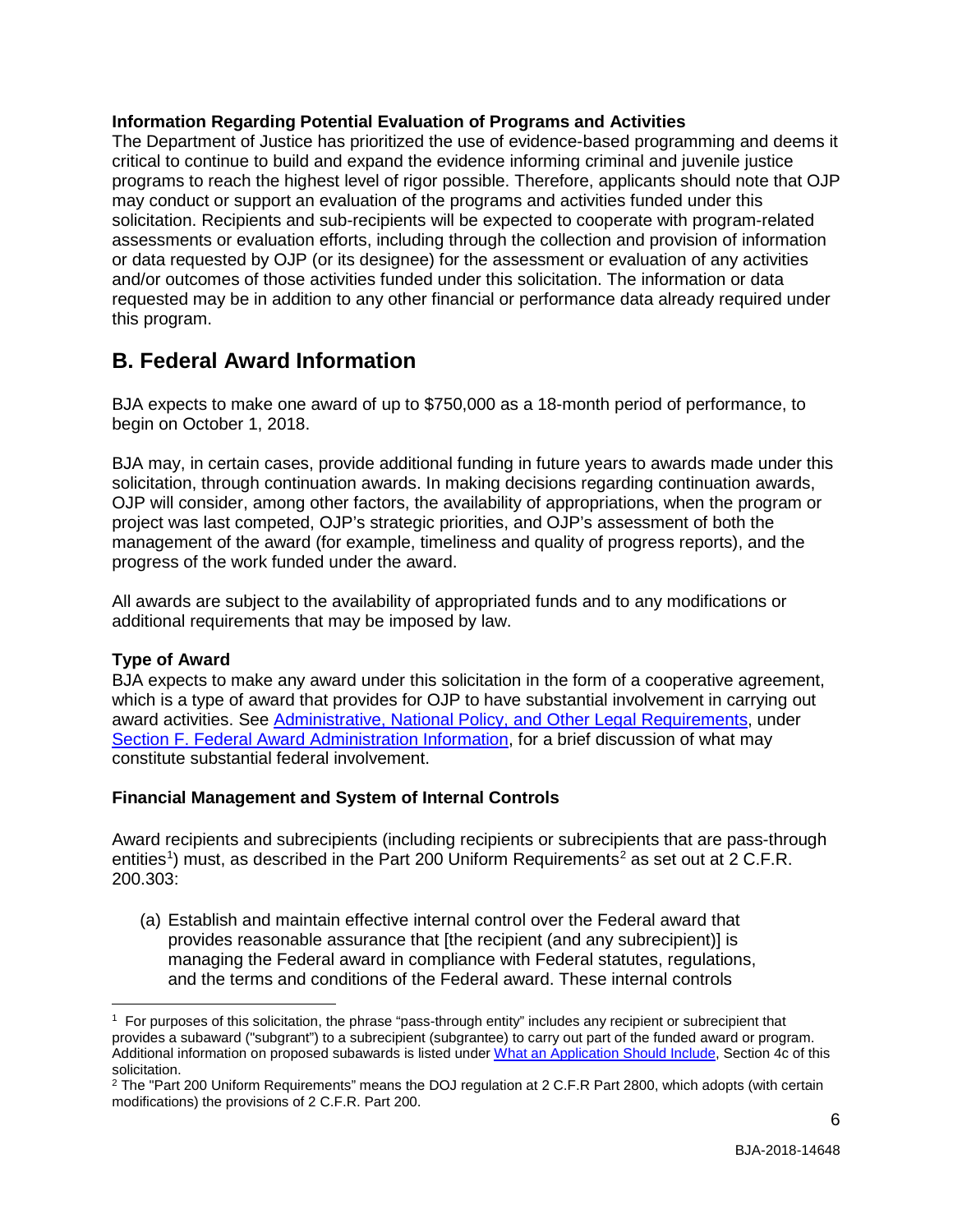should be in compliance with guidance in "Standards for Internal Control in the Federal Government" issued by the Comptroller General of the United States and the "Internal Control Integrated Framework", issued by the Committee of Sponsoring Organizations of the Treadway Commission (COSO).

- (b) Comply with Federal statutes, regulations, and the terms and conditions of the Federal awards.
- (c) Evaluate and monitor [the recipient's (and any subrecipient's)] compliance with statutes, regulations, and the terms and conditions of Federal awards.
- (d) Take prompt action when instances of noncompliance are identified including noncompliance identified in audit findings.
- (e) Take reasonable measures to safeguard protected personally identifiable information and other information the Federal awarding agency or pass-through entity designates as sensitive or [the recipient (or any subrecipient)] considers sensitive consistent with applicable Federal, state, local, and tribal laws regarding privacy and obligations of confidentiality.

To help ensure that applicants understand the applicable administrative requirements and cost principles, OJP encourages prospective applicants to enroll, at no charge, in the DOJ Grants Financial Management Online Training, available at [https://ojpfgm.webfirst.com/.](https://ojpfgm.webfirst.com/) (This training is required for all OJP award recipients.)

Also, applicants should be aware that OJP collects information from applicants on their financial management and systems of internal controls (among other information) which is used to make award decisions. Under [Section D. Application and Submission Information,](#page-8-0) applicants may access and review a questionnaire – the [OJP Financial Management and System of Internal](https://ojp.gov/funding/Apply/Resources/FinancialCapability.pdf)  [Controls Questionnaire](https://ojp.gov/funding/Apply/Resources/FinancialCapability.pdf) – that OJP requires **all** applicants to download, complete, and submit as part of the application.

#### <span id="page-6-0"></span>**Budget Information**

#### <span id="page-6-1"></span>**Cost Sharing or Matching Requirement**

This solicitation does not require a match. However, if a successful application proposes a voluntary match amount, and OJP approves the budget, the total match amount incorporated into the approved budget becomes mandatory and subject to audit.

For additional information on cost sharing and match, see the DOJ Grants Financial Guide at [https://ojp.gov/financialguide/DOJ/PostawardRequirements/chapter3.3b.htm.](https://ojp.gov/financialguide/DOJ/PostawardRequirements/chapter3.3b.htm)

#### <span id="page-6-2"></span>**Pre-agreement Costs (also known as Pre-award Costs)**

Pre-agreement costs are costs incurred by the applicant prior to the start date of the period of performance of the federal award.

OJP does **not** typically approve pre-agreement costs; an applicant must request and obtain the prior written approval of OJP for all such costs. All such costs incurred prior to award and prior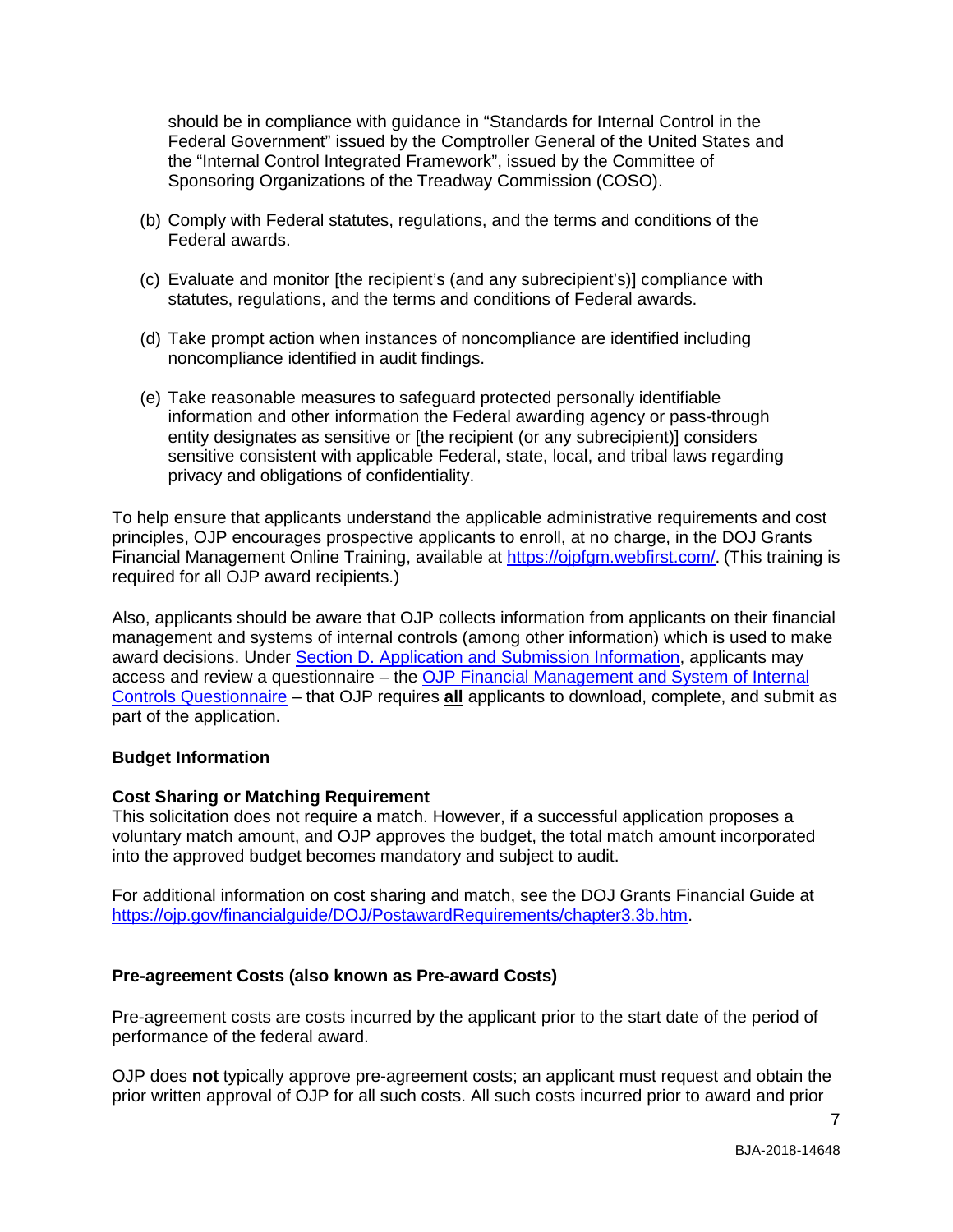to approval of the costs are incurred at the sole risk of the applicant. (Generally, no applicant should incur project costs *before* submitting an application requesting federal funding for those costs.) Should there be extenuating circumstances that make it appropriate for OJP to consider approving pre-agreement costs, the applicant may contact the point of contact listed on the title page of this solicitation for the requirements concerning written requests for approval. If approved in advance by OJP, award funds may be used for pre-agreement costs, consistent with the recipient's approved budget and applicable cost principles. See the section on Costs Requiring Prior Approval in the DOJ Grants Financial Guide at <https://ojp.gov/financialguide/DOJ/index.htm> for more information.

#### <span id="page-7-0"></span>**Limitation on Use of Award Funds for Employee Compensation; Waiver**

With respect to any award of more than \$250,000 made under this solicitation, a recipient may not use federal funds to pay total cash compensation (salary plus cash bonuses) to any employee of the recipient at a rate that exceeds 110 percent of the maximum annual salary payable to a member of the federal government's Senior Executive Service (SES) at an agency with a Certified SES Performance Appraisal System for that year.<sup>[3](#page-7-2)</sup> The 2018 salary table for SES employees is available on the Office of Personnel Management website at [https://www.opm.gov/policy-data-oversight/pay-leave/salaries-wages/salary](https://www.opm.gov/policy-data-oversight/pay-leave/salaries-wages/salary-tables/18Tables/exec/html/ES.aspx)[tables/18Tables/exec/html/ES.aspx.](https://www.opm.gov/policy-data-oversight/pay-leave/salaries-wages/salary-tables/18Tables/exec/html/ES.aspx) Note: A recipient may compensate an employee at a greater rate, provided the amount in excess of this compensation limitation is paid with nonfederal funds. (Non-federal funds used for any such additional compensation will not be considered matching funds, where match requirements apply.) If only a portion of an employee's time is charged to an OJP award, the maximum allowable compensation is equal to the percentage of time worked times the maximum salary limitation.

The Assistant Attorney General for OJP may exercise discretion to waive, on an individual basis, this limitation on compensation rates allowable under an award. An applicant that requests a waiver should include a detailed justification in the budget narrative of its application. An applicant that does not submit a waiver request and justification with its application should anticipate that OJP will require the applicant to adjust and resubmit the budget.

The justification should address, in the context of the work the individual would do under the award, the particular qualifications and expertise of the individual, the uniqueness of a service the individual will provide, the individual's specific knowledge of the proposed program or project, and a statement that explains whether and how the individual's salary under the award would be commensurate with the regular and customary rate for an individual with his/her qualifications and expertise, and for the work he/she would do under the award.

#### <span id="page-7-1"></span>**Prior Approval, Planning, and Reporting of Conference/Meeting/Training Costs**

OJP strongly encourages every applicant that proposes to use award funds for any conference-, meeting-, or training-related activity (or similar event) to review carefully—before submitting an application—the OJP and DOJ policy and guidance on approval, planning, and reporting of such events, available at

[https://www.ojp.gov/financialguide/DOJ/PostawardRequirements/chapter3.10a.htm.](https://www.ojp.gov/financialguide/doj/PostawardRequirements/chapter3.10a.htm) OJP policy and guidance (1) encourage minimization of conference, meeting, and training costs; (2) require prior written approval (which may affect project timelines) of most conference, meeting, and training costs for cooperative agreement recipients, as well as some conference, meeting, and

<span id="page-7-2"></span> $\overline{a}$ <sup>3</sup> OJP does not apply this limitation on the use of award funds to the nonprofit organizations listed in Appendix VIII to 2 C.F.R. Part 200.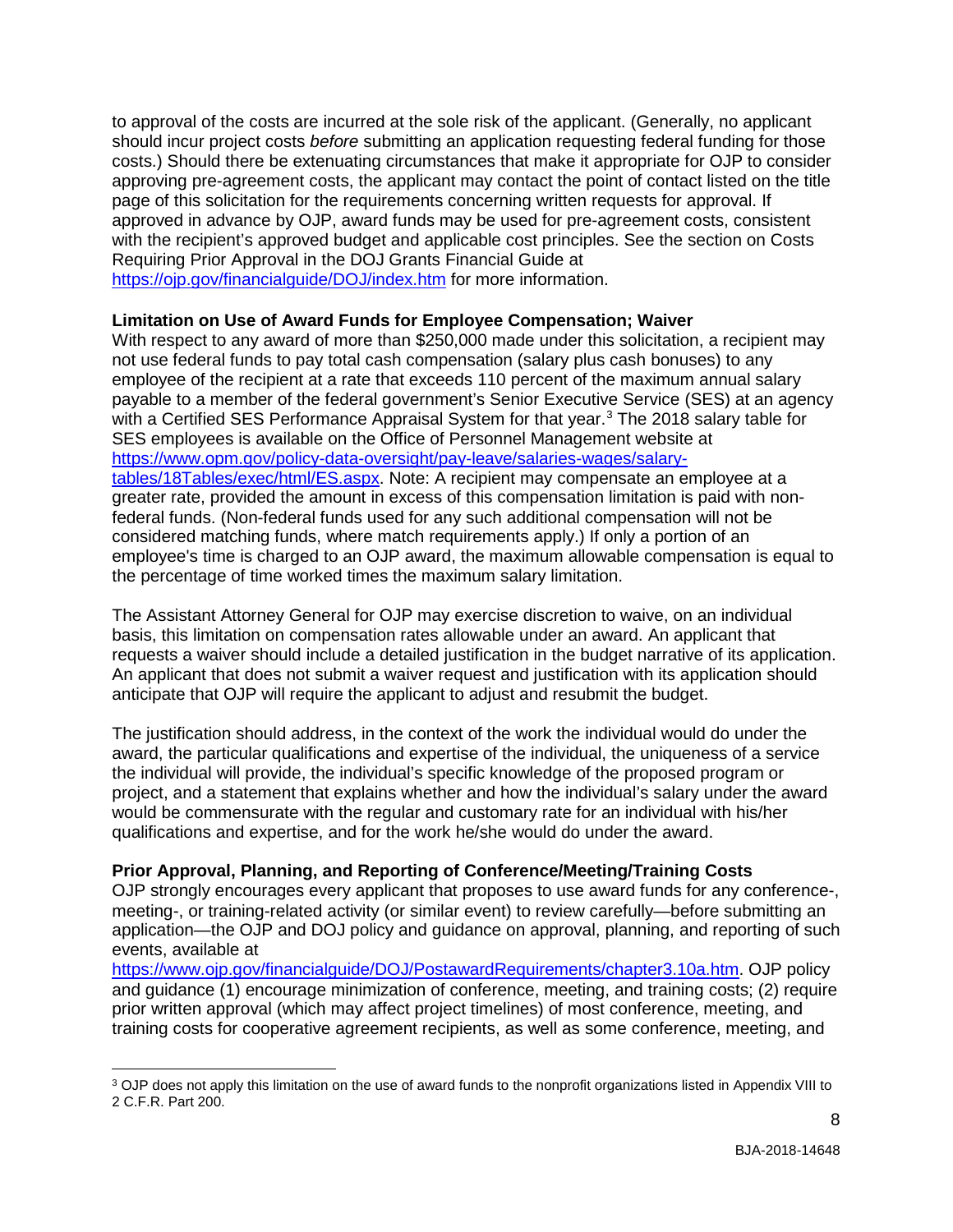training costs for grant recipients; and (3) set cost limits, which include a general prohibition of all food and beverage costs.

#### <span id="page-8-1"></span>**Costs Associated with Language Assistance (if applicable)**

If an applicant proposes a program or activity that would deliver services or benefits to individuals, the costs of taking reasonable steps to provide meaningful access to those services or benefits for individuals with limited English proficiency may be allowable. Reasonable steps to provide meaningful access to services or benefits may include interpretation or translation services, where appropriate.

For additional information, see the "Civil Rights Compliance" section under ["Overview of Legal](https://ojp.gov/funding/Explore/LegalOverview/index.htm)  [Requirements Generally Applicable to OJP Grants and Cooperative Agreements -](https://ojp.gov/funding/Explore/LegalOverview/index.htm) FY 2018 [Awards"](https://ojp.gov/funding/Explore/LegalOverview/index.htm) in the OJP Funding Resource Center at [https://ojp.gov/funding/index.htm.](https://ojp.gov/funding/index.htm)

## <span id="page-8-2"></span>**C. Eligibility Information**

For eligibility information, see [title page.](#page-0-0)

For information on cost sharing or match requirements, see Section [B. Federal Award](#page-5-1)  [Information.](#page-5-1)

## <span id="page-8-0"></span>**D. Application and Submission Information**

#### <span id="page-8-3"></span>**What an Application Should Include**

This section describes in detail what an application should include. An applicant should anticipate that if it fails to submit an application that contains all of the specified elements, it may negatively affect the review of its application; and, should a decision be made to make an award, it may result in the inclusion of award conditions that preclude the recipient from accessing or using award funds until the recipient satisfies the conditions and OJP makes the funds available.

Moreover, an applicant should anticipate that an application that OJP determines is nonresponsive to the scope of the solicitation, or that OJP determines does not include the application elements that BJA has designated to be critical, will neither proceed to peer review, nor receive further consideration. For this solicitation, BJA has designated the following application elements as critical: Program Narrative, Budget Detail Worksheet and Budget Narrative*.*

**NOTE:** OJP has combined the Budget Detail Worksheet and Budget Narrative in a single document collectively referred to as the Budget Detail Worksheet. See "Budget Information and Associated Documentation" below for more information about the Budget Detail Worksheet and where it can be accessed.

*OJP strongly recommends that applicants use appropriately descriptive file names (e.g*.*, "Program Narrative," "Budget Detail Worksheet," "Timelines," "Memoranda of Understanding," "Résumés") for all attachments. Also, OJP recommends that applicants include résumés in a single file.*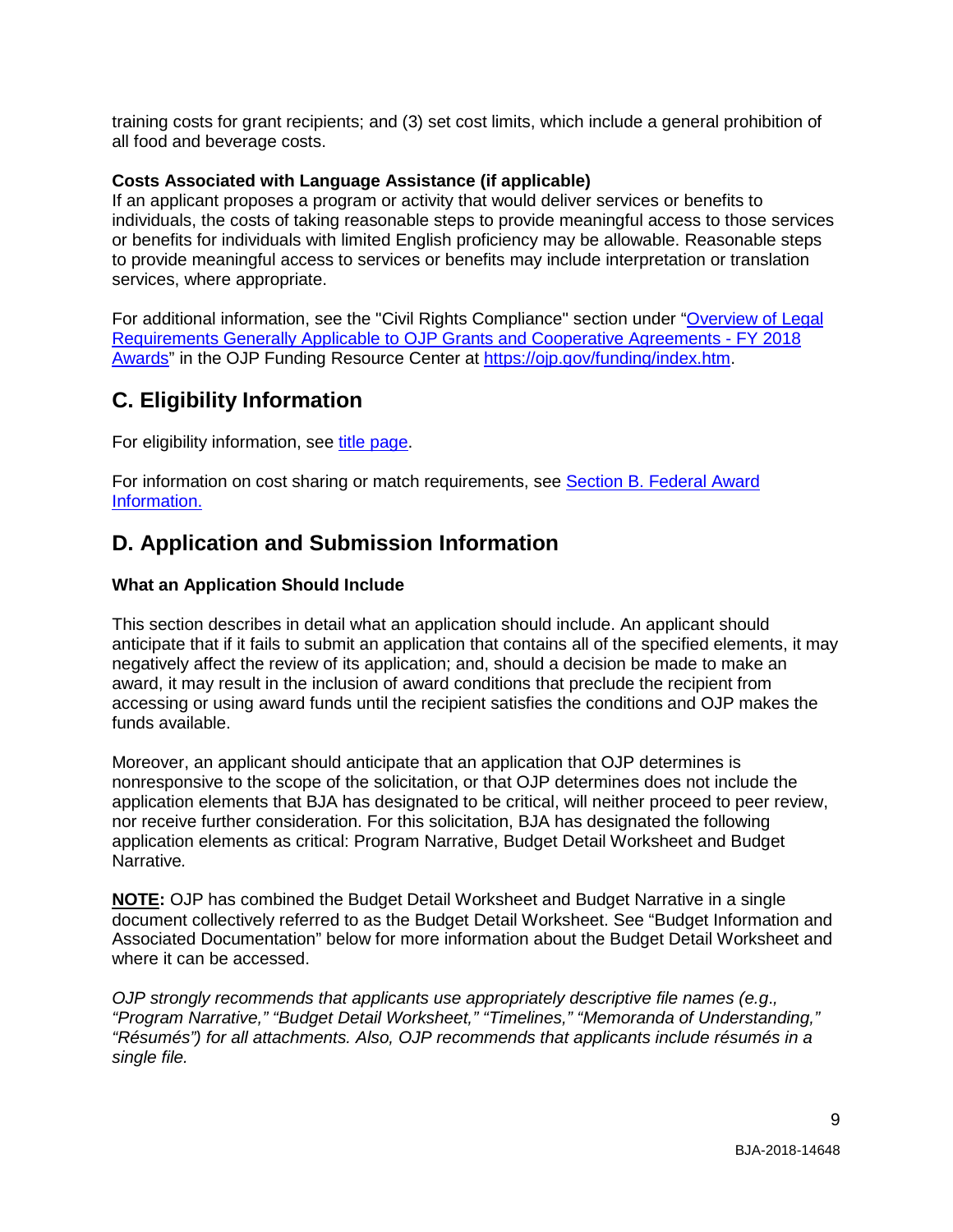Please review the "Note on File Names and File Types" under [How To Apply](#page-19-0) to be sure applications are submitted in permitted formats.

#### **1. Information to Complete the Application for Federal Assistance (SF-424)**

The SF-424 is a required standard form used as a cover sheet for submission of preapplications, applications, and related information. Grants.gov and the OJP Grants Management System (GMS) take information from the applicant's profile to populate the fields on this form. When selecting "type of applicant," if the applicant is a for-profit entity, select "For-Profit Organization" or "Small Business" (as applicable).

To avoid processing delays, an applicant must include an accurate legal name on its SF-424. On the SF-424, current OJP award recipients, when completing the field for "Legal Name" (box 8a), should use the same legal name that appears on the prior year award document (which is also the legal name stored in OJP's financial system.) Also, current recipients should enter the Employer Identification Number (EIN) in box 8b exactly as it appears on the prior year award document. An applicant with a current, active award(s) must ensure that its GMS profile is current. If the profile is not current, the applicant should submit a Grant Adjustment Notice updating the information on its GMS profile prior to applying under this solicitation.

A new applicant entity should enter its official legal name in box 8a, its address in box 8d, its EIN in box 8b, and its Data Universal Numbering System (DUNS) number in box 8c of the SF-424. A new applicant entity should attach official legal documents to its application (e.g., articles of incorporation, 501(c)(3) status documentation, organizational letterhead) to confirm the legal name, address, and EIN entered into the SF-424. OJP will use the System for Award Management (SAM) to confirm the legal name and DUNS number entered in the SF-424; therefore, an applicant should ensure that the information entered in the SF-424 matches its current registration in SAM. See the [How to Apply](#page-19-0) section for more information on SAM and DUNS numbers.

**Intergovernmental Review:** This solicitation ("funding opportunity") **is not** subject to [Executive Order 12372.](https://www.archives.gov/federal-register/codification/executive-order/12372.html) (In completing the SF-424, an applicant is to answer question 19 by selecting the response that the "Program is not covered by E.O. 12372.")

#### **2. Project Abstract**

Applications should include a high-quality project abstract that summarizes the proposed project in 400 words or fewer. Project abstracts should be:

- Written for a general public audience.
- Submitted as a separate attachment with "Project Abstract" as part of its file name.
- Single-spaced, using a standard 12-point font (such as Times New Roman) with 1-inch margins.

As a separate attachment, the project abstract will **not** count against the page limit for the program narrative.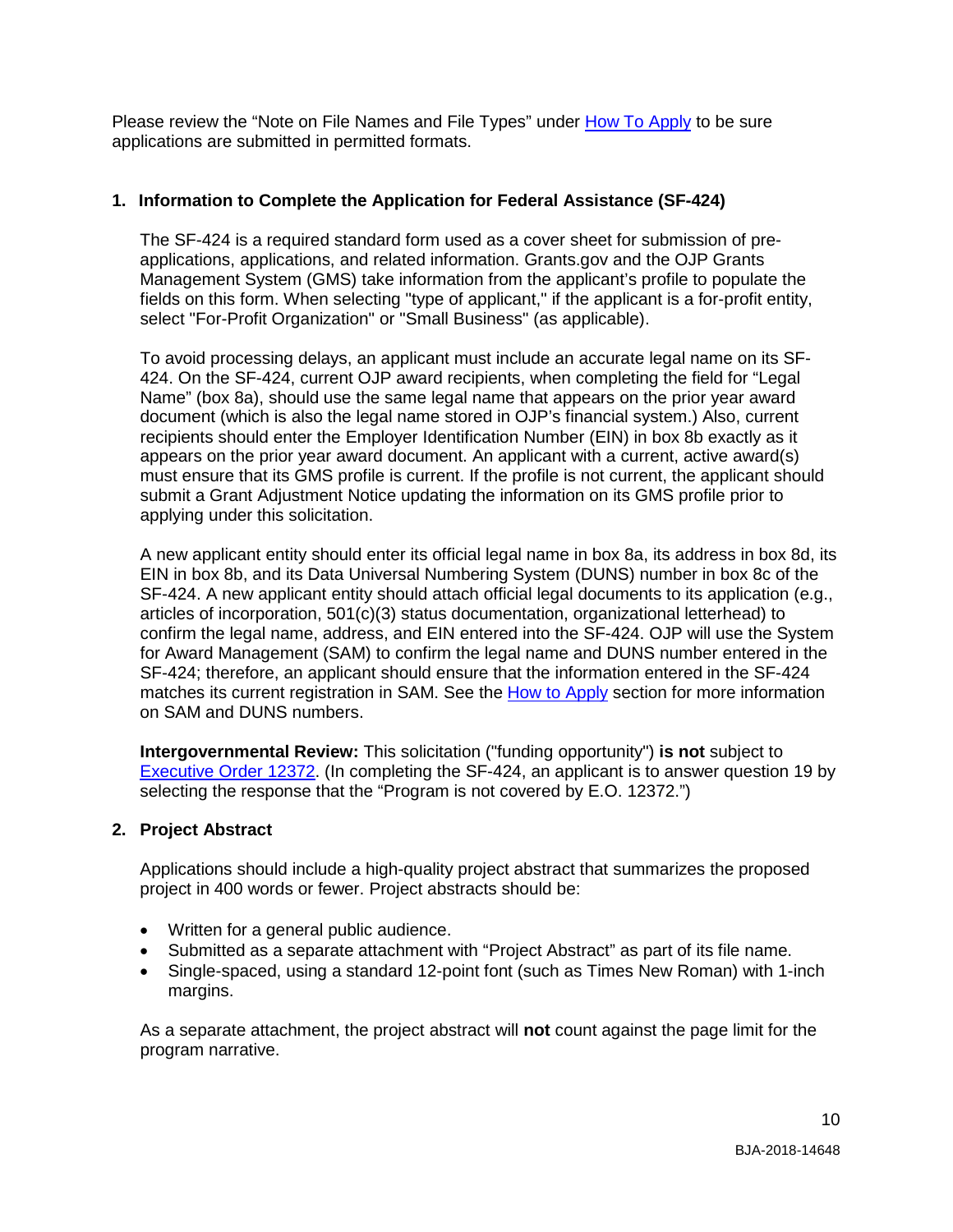#### **3. Program Narrative**

 $\overline{a}$ 

The program narrative must respond to this solicitation and the selection criteria (described below) in the order given. The program narrative should be double-spaced, using a standard 12-point font (Times New Roman is preferred) with 1-inch margins, and should not exceed 10 pages. Number pages "1 of 10", "2 of 10", etc.

If the program narrative fails to comply with these length-related restrictions, BJA may consider such noncompliance in peer review and in final award decisions.

The following sections should be included as part of the program narrative<sup>[4](#page-10-0)</sup>:

- a. Description of the Issue
- b. Project Design and Implementation
- c. Capabilities and Competencies
- d. Plan for Collecting the Data Required for this Solicitation's Performance Measures

OJP will require each successful applicant to submit regular performance data that demonstrate the results of the work carried out under the award (see ["General](#page-26-0)  [Information about Post-Federal Award Reporting Requirements"](#page-26-0) in [Section F. Federal](#page-25-0)  [Award Administration Information\)](#page-25-0). The performance data directly relate to the objectives and deliverables identified under " Objectives, and Deliverables" in [Section A. Program](#page-3-0)  **Description** 

Applicants should visit OJP's performance measurement page at [www.ojp.gov/performance](https://www.ojp.gov/performance) for an overview of performance measurement activities at OJP. Performance measures for this solicitation are listed in [Appendix A: Performance](#page-29-0)  [Measures Table.](#page-29-0)

The application should demonstrate the applicant's understanding of the performance data reporting requirements for this grant program and detail how the applicant will gather the required data should it receive funding.

Please note that applicants are **not** required to submit performance data with the application. Performance measures information is included as an alert that successful applicants will be required to submit performance data as part of the reporting requirements under an award.

Award recipients will be required to provide the relevant data by submitting quarterly performance metrics through BJA's online Performance Measurement Tool (PMT) located at [bjapmt.ojp.gov.](https://bjapmt.ojp.gov/)

<span id="page-10-0"></span><sup>4</sup> For information on subawards (including the details on proposed subawards that should be included in the application), see "Budget and Associated Documentation" under [Section D. Application and Submission Information.](#page-8-0)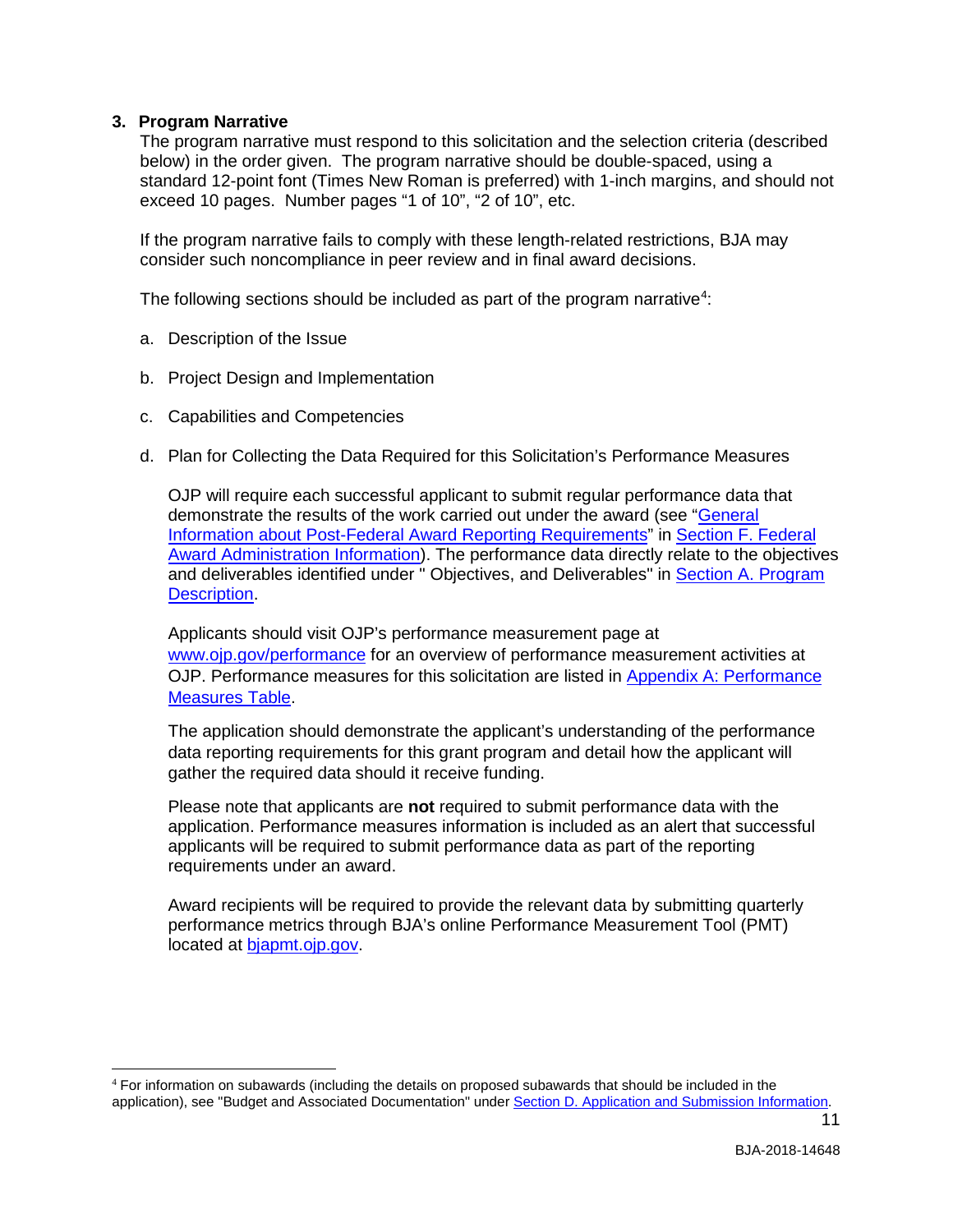#### **Note on Project Evaluations**

An applicant that proposes to use award funds through this solicitation to conduct project evaluations should be aware that certain project evaluations (such as systematic investigations designed to develop or contribute to generalizable knowledge) may constitute "research" for purposes of applicable DOJ human subjects protection regulations. However, project evaluations that are intended only to generate internal improvements to a program or service, or are conducted only to meet OJP's performance measure data reporting requirements, likely do not constitute "research." Each applicant should provide sufficient information for OJP to determine whether the particular project it proposes would either intentionally or unintentionally collect and/or use information in such a way that it meets the DOJ definition of research that appears at 28 C.F.R. Part 46 ("Protection of Human Subjects").

"Research," for purposes of human subjects protection for OJP-funded programs, is defined as "a systematic investigation, including research development, testing and evaluation, designed to develop or contribute to generalizable knowledge." 28 C.F.R. 46.102(d).

For additional information on determining whether a proposed activity would constitute research for purposes of human subjects protection, applicants should consult the decision tree in the "Research and the protection of human subjects" section of the ["Requirements](https://ojp.gov/funding/Explore/SolicitationRequirements/EvidenceResearchEvaluationRequirements.htm) related to [Research"](https://ojp.gov/funding/Explore/SolicitationRequirements/EvidenceResearchEvaluationRequirements.htm) webpage of the ["Overview of Legal Requirements Generally Applicable to OJP](https://ojp.gov/funding/Explore/LegalOverview/index.htm)  [Grants and Cooperative Agreements -](https://ojp.gov/funding/Explore/LegalOverview/index.htm) FY 2018 Awards," available through the OJP Funding Resource Center at [https://ojp.gov/funding/index.htm.](https://ojp.gov/funding/index.htm)

Every prospective applicant whose application may propose a research or statistical component also should review the "Data Privacy and Confidentiality Requirements" section on that webpage.

#### **4. Budget and Associated Documentation**

The Budget Detail Worksheet and the Budget Narrative are now combined in a single document collectively referred to as the Budget Detail Worksheet. The Budget Detail Worksheet is a userfriendly, fillable, Microsoft Excel-based document designed to calculate totals. Additionally, the Excel workbook contains worksheets for multiple budget years that can be completed as necessary. **All applicants should use the Excel version when completing the proposed budget in an application, except in cases where the applicant does not have access to Microsoft Excel or experiences technical difficulties.** If an applicant does not have access to Microsoft Excel or experiences technical difficulties with the Excel version, then the applicant should use the 508-compliant accessible Adobe Portable Document Format (PDF) version.

Both versions of the Budget Detail Worksheet can be accessed at [https://ojp.gov/funding/Apply/Forms/BudgetDetailWorksheet.htm.](https://ojp.gov/funding/Apply/Forms/BudgetDetailWorksheet.htm)

#### **a. Budget Detail Worksheet**

The Budget Detail Worksheet should provide the detailed computation for each budget line item, listing the total cost of each and showing how it was calculated by the applicant. For example, costs for personnel should show the annual salary rate and the percentage of time devoted to the project for each employee paid with grant funds. The Budget Detail Worksheet should present a complete itemization of all proposed costs.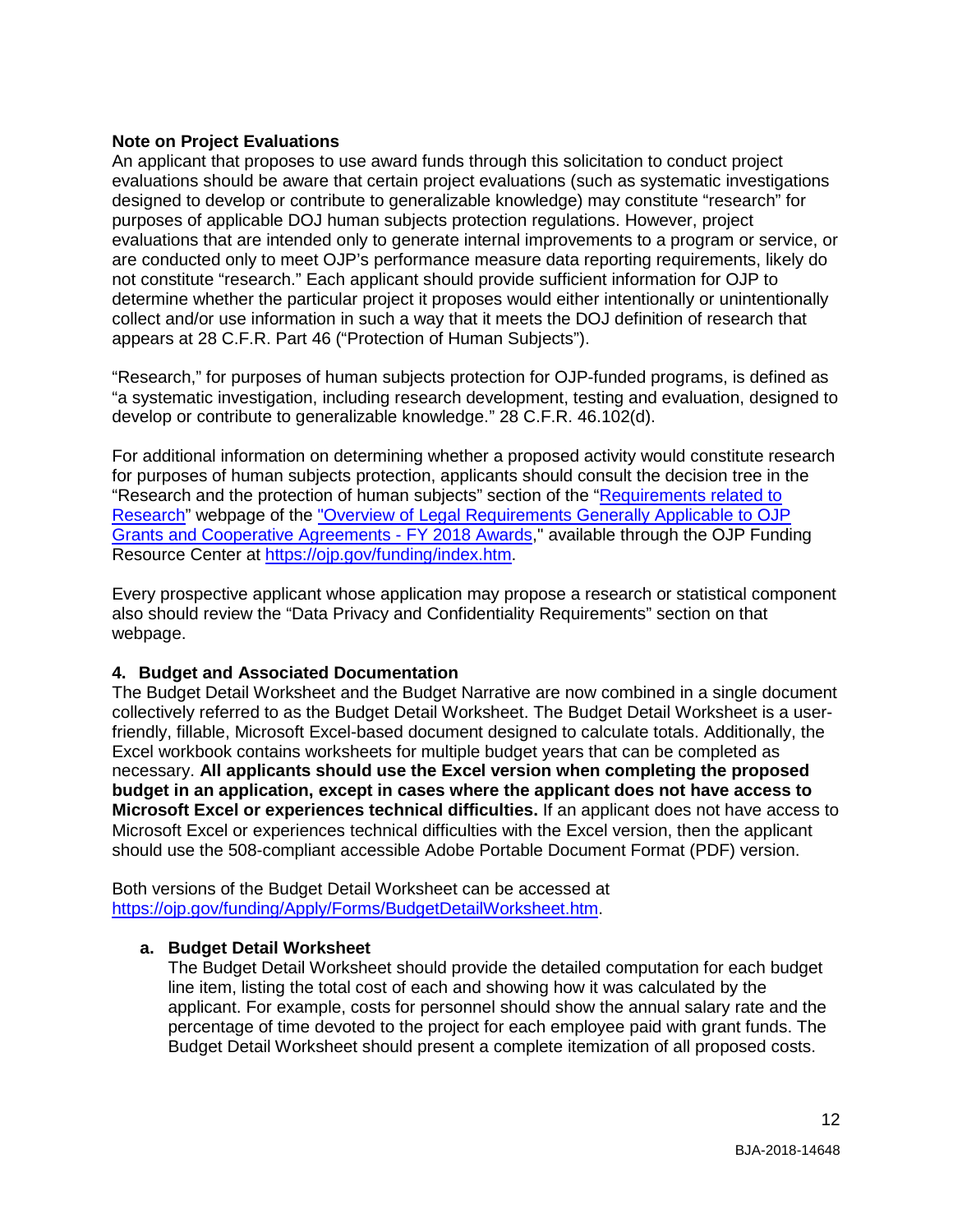For questions pertaining to budget and examples of allowable and unallowable costs, see the DOJ Grants Financial Guide at [https://ojp.gov/financialguide/DOJ/index.htm.](https://ojp.gov/financialguide/DOJ/index.htm)

#### **b. Budget Narrative**

The budget narrative should thoroughly and clearly describe every category of expense listed in the Budget Detail Worksheet. OJP expects proposed budgets to be complete, cost effective, and allowable (e.g., reasonable, allocable, and necessary for project activities).

An applicant should demonstrate in its budget narrative how it will maximize cost effectiveness of award expenditures. Budget narratives should generally describe cost effectiveness in relation to potential alternatives and the goals of the project. For example, a budget narrative should detail why planned in-person meetings are necessary, or how technology and collaboration with outside organizations could be used to reduce costs, without compromising quality.

The budget narrative should be mathematically sound and correspond clearly with the information and figures provided in the Budget Detail Worksheet. The narrative should explain how the applicant estimated and calculated all costs, and how those costs are necessary to the completion of the proposed project. The narrative may include tables for clarification purposes, but need not be in a spreadsheet format. As with the Budget Detail Worksheet, the budget narrative should describe costs by year.

#### **c. Information on Proposed Subawards (if any), as well as on Proposed Procurement Contracts (if any)**

Applicants for OJP awards typically may propose to make *subawards*. Applicants also may propose to enter into procurement *contracts* under the award.

Whether an action – for federal grants administrative purposes – is a subaward or procurement contract is a critical distinction as significantly different rules apply to subawards and procurement contracts. If a recipient enters into an agreement that is a subaward of an OJP award, specific rules apply – many of which are set by federal statutes and DOJ regulations; others by award conditions. These rules place particular responsibilities on an OJP recipient for any subawards the OJP recipient may make. The rules determine much of what the written subaward agreement itself must require or provide. The rules also determine much of what an OJP recipient must do both before and after it makes a subaward. If a recipient enters into an agreement that is a procurement contract under an OJP award, a substantially different set of federal rules applies.

OJP has developed the following guidance documents to help clarify the differences between subawards and procurement contracts under an OJP award and outline the compliance and reporting requirements for each. This information can be accessed online at [https://ojp.gov/training/training.htm.](http://links.govdelivery.com/track?type=click&enid=ZWFzPTEmbXNpZD0mYXVpZD0mbWFpbGluZ2lkPTIwMTcwNzE3Ljc1OTkyNjAxJm1lc3NhZ2VpZD1NREItUFJELUJVTC0yMDE3MDcxNy43NTk5MjYwMSZkYXRhYmFzZWlkPTEwMDEmc2VyaWFsPTE3MDc5NDk3JmVtYWlsaWQ9bHVjeS5tdW5nbGVAb2pwLnVzZG9qLmdvdiZ1c2VyaWQ9bHVjeS5tdW5nbGVAb2pwLnVzZG9qLmdvdiZ0YXJnZXRpZD0mZmw9Jm12aWQ9JmV4dHJhPSYmJg==&&&100&&&https://ojp.gov/training/training.htm)

- [Subawards under OJP Awards and Procurement Contracts under Awards: A](http://links.govdelivery.com/track?type=click&enid=ZWFzPTEmbXNpZD0mYXVpZD0mbWFpbGluZ2lkPTIwMTcwNzE3Ljc1OTkyNjAxJm1lc3NhZ2VpZD1NREItUFJELUJVTC0yMDE3MDcxNy43NTk5MjYwMSZkYXRhYmFzZWlkPTEwMDEmc2VyaWFsPTE3MDc5NDk3JmVtYWlsaWQ9bHVjeS5tdW5nbGVAb2pwLnVzZG9qLmdvdiZ1c2VyaWQ9bHVjeS5tdW5nbGVAb2pwLnVzZG9qLmdvdiZ0YXJnZXRpZD0mZmw9Jm12aWQ9JmV4dHJhPSYmJg==&&&101&&&https://ojp.gov/training/pdfs/Subaward-Procure-Toolkit-D.pdf)  [Toolkit for OJP Recipients.](http://links.govdelivery.com/track?type=click&enid=ZWFzPTEmbXNpZD0mYXVpZD0mbWFpbGluZ2lkPTIwMTcwNzE3Ljc1OTkyNjAxJm1lc3NhZ2VpZD1NREItUFJELUJVTC0yMDE3MDcxNy43NTk5MjYwMSZkYXRhYmFzZWlkPTEwMDEmc2VyaWFsPTE3MDc5NDk3JmVtYWlsaWQ9bHVjeS5tdW5nbGVAb2pwLnVzZG9qLmdvdiZ1c2VyaWQ9bHVjeS5tdW5nbGVAb2pwLnVzZG9qLmdvdiZ0YXJnZXRpZD0mZmw9Jm12aWQ9JmV4dHJhPSYmJg==&&&101&&&https://ojp.gov/training/pdfs/Subaward-Procure-Toolkit-D.pdf)
- [Checklist to Determine Subrecipient or Contractor Classification.](http://links.govdelivery.com/track?type=click&enid=ZWFzPTEmbXNpZD0mYXVpZD0mbWFpbGluZ2lkPTIwMTcwNzE3Ljc1OTkyNjAxJm1lc3NhZ2VpZD1NREItUFJELUJVTC0yMDE3MDcxNy43NTk5MjYwMSZkYXRhYmFzZWlkPTEwMDEmc2VyaWFsPTE3MDc5NDk3JmVtYWlsaWQ9bHVjeS5tdW5nbGVAb2pwLnVzZG9qLmdvdiZ1c2VyaWQ9bHVjeS5tdW5nbGVAb2pwLnVzZG9qLmdvdiZ0YXJnZXRpZD0mZmw9Jm12aWQ9JmV4dHJhPSYmJg==&&&102&&&https://ojp.gov/training/pdfs/Subrecipient-Procure-cklist-B.pdf)
- [Sole Source Justification Fact Sheet and Sole Source Review Checklist.](http://links.govdelivery.com/track?type=click&enid=ZWFzPTEmbXNpZD0mYXVpZD0mbWFpbGluZ2lkPTIwMTcwNzE3Ljc1OTkyNjAxJm1lc3NhZ2VpZD1NREItUFJELUJVTC0yMDE3MDcxNy43NTk5MjYwMSZkYXRhYmFzZWlkPTEwMDEmc2VyaWFsPTE3MDc5NDk3JmVtYWlsaWQ9bHVjeS5tdW5nbGVAb2pwLnVzZG9qLmdvdiZ1c2VyaWQ9bHVjeS5tdW5nbGVAb2pwLnVzZG9qLmdvdiZ0YXJnZXRpZD0mZmw9Jm12aWQ9JmV4dHJhPSYmJg==&&&103&&&https://ojp.gov/training/pdfs/Sole-Source-FactSheet-C.pdf)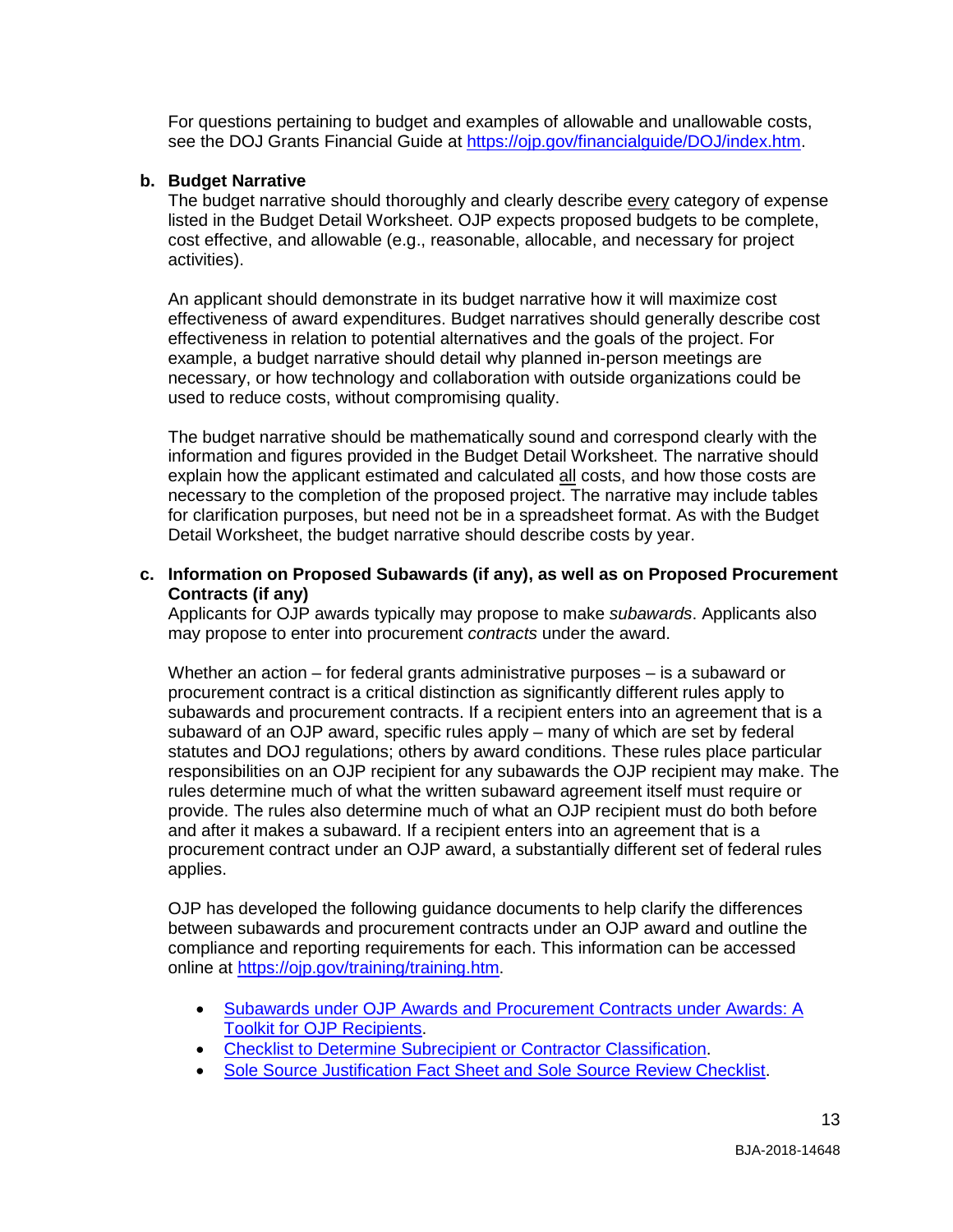In general, the central question is the relationship between what the third-party will do under its agreement with the recipient and what the recipient has committed (to OJP) to do under its award to further a public purpose (e.g., services the recipient will provide, products it will develop or modify, research or evaluation it will conduct). If a third party will provide some of the services the recipient has committed (to OJP) to provide, will develop or modify all or part of a product the recipient has committed (to OJP) to develop or modify, or will conduct part of the research or evaluation the recipient has committed (to OJP) to conduct, OJP will consider the agreement with the third party a *subaward* for purposes of federal grants administrative requirements.

This will be true **even if** the recipient, for internal or other non-federal purposes, labels or treats its agreement as a procurement, a contract, or a procurement contract. Neither the title nor the structure of an agreement determines whether the agreement -- for purposes of federal grants administrative requirements -- is a *subaward* or is instead a procurement *contract* under an award. The substance of the relationship should be given greater consideration than the form of agreement between the recipient and the outside entity.

#### **1. Information on proposed subawards**

A recipient of an OJP award may not make subawards ("subgrants") unless the recipient has specific federal authorization to do so. Unless an applicable statute or DOJ regulation specifically authorizes (or requires) subawards, a recipient must have authorization from OJP before it may make a subaward.

A particular subaward may be authorized by OJP because the recipient included a sufficiently-detailed description and justification of the proposed subaward in the Program Narrative, Budget Detail Worksheet, and Budget Narrative as approved by OJP. If, however, a particular subaward is not authorized by federal statute or regulation, and is not approved by OJP, the recipient will be required, post-award, to request and obtain written authorization from OJP before it may make the subaward.

If an applicant proposes to make one or more subawards to carry out the federal award and program, the applicant should-- (1) identify (if known) the proposed subrecipient(s), (2) describe in detail what each subrecipient will do to carry out the federal award and federal program, and (3) provide a justification for the subaward(s), with details on pertinent matters such as special qualifications and areas of expertise. Pertinent information on subawards should appear not only in the Program Narrative, but also in the Budget Detail Worksheet and Budget Narrative.

#### **2. Information on proposed procurement contracts (with specific justification for proposed noncompetitive contracts over \$150,000)**

Unlike a recipient contemplating a subaward, a recipient of an OJP award generally does not need specific prior federal authorization to enter into an agreement that -- for purposes of federal grants administrative requirements -- is considered a procurement contract, **provided that** (1) the recipient uses its own documented procurement procedures and (2) those procedures conform to applicable federal law, including the Procurement Standards of the (DOJ) Part 200 Uniform Requirements (as set out at 2 C.F.R. 200.317 - 200.326). The Budget Detail Worksheet and Budget Narrative should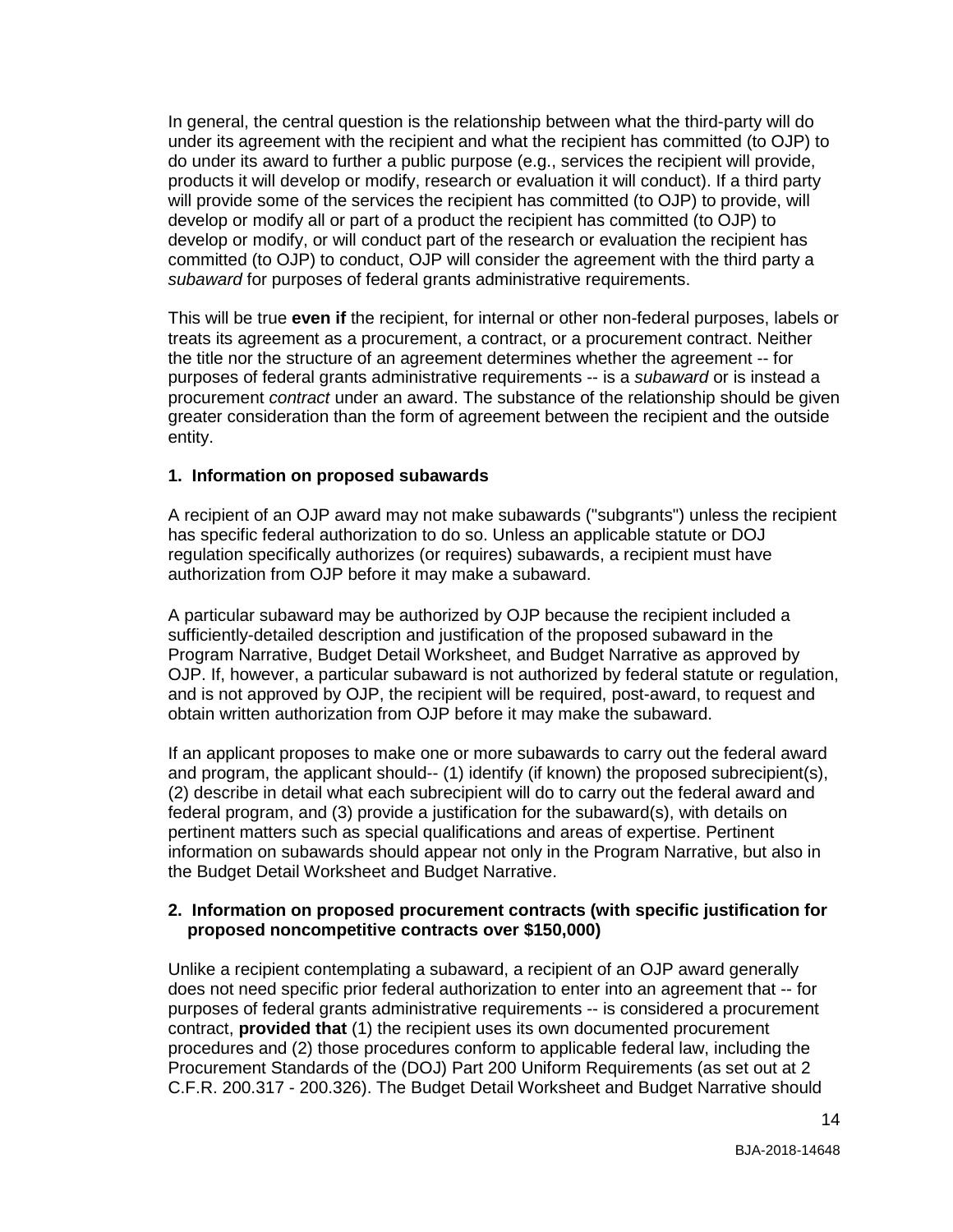identify proposed procurement contracts. (As discussed above, subawards must be identified and described separately from procurement contracts.)

The Procurement Standards in the Part 200 Uniform Requirements, however, reflect a general expectation that agreements that (for purposes of federal grants administrative requirements) constitute procurement "contracts" under awards will be entered into on the basis of full and open competition. All noncompetitive (sole source) procurement contracts must meet the OJP requirements outlined at [https://ojp.gov/training/subawards-procurement.htm.](https://ojp.gov/training/subawards-procurement.htm) If a proposed procurement contract would exceed the simplified acquisition threshold -- currently, \$150,000 -- a recipient of an OJP award may not proceed without competition unless and until the recipient receives specific advance authorization from OJP to use a non-competitive approach for the procurement. An applicant that (at the time of its application) intends – without competition – to enter into a procurement contract that would exceed \$150,000 should include a detailed justification that explains to OJP why, in the particular circumstances, it is appropriate to proceed without competition.

If the applicant receives an award, sole source procurements that do not exceed the Simplified Acquisition Threshold (currently \$150,000) must have written justification for the noncompetitive procurement action maintained in the procurement file. If a procurement file does not have the documentation that meets the criteria outlined in 2 C.F.R. 200, the procurement expenditures may not be allowable. Sole source procurement over the \$150,000 Simplified Acquisition Threshold must have prior approval from OJP using a Sole Source Grant Adjustment Notice (GAN). Written documentation justifying the noncompetitive procurement must be submitted with the GAN and maintained in the procurement file.

#### **d. Pre-Agreement Costs**

For information on pre-agreement costs, see [Section B. Federal Award Information.](#page-5-1)

#### **5. Indirect Cost Rate Agreement (if applicable)**

Indirect costs may be charged to an award only if:

- (a) The recipient has a current (unexpired), federally-approved indirect cost rate; or
- (b) The recipient is eligible to use, and elects to use, the "de minimis" indirect cost rate described in the Part 200 Uniform Requirements, as set out at 2 C.F.R. 200.414(f).

An applicant with a current (unexpired) federally-approved indirect cost rate is to attach a copy of the indirect cost rate agreement to the application. An applicant that does not have a current federally-approved rate may request one through its cognizant federal agency, which will review all documentation and approve a rate for the applicant entity, or, if the applicant's accounting system permits, applicants may propose to allocate costs in the direct cost categories.

For assistance with identifying the appropriate cognizant federal agency for indirect costs, please contact the Office of the Chief Financial Officer (OCFO) Customer Service Center at 1-800-458-0786 or at [ask.ocfo@usdoj.gov.](mailto:ask.ocfo@usdoj.gov) If DOJ is the cognizant federal agency, applicants may obtain information needed to submit an indirect cost rate proposal at [https://www.ojp.gov/funding/Apply/Resources/IndirectCosts.pdf.](https://www.ojp.gov/funding/Apply/Resources/IndirectCosts.pdf)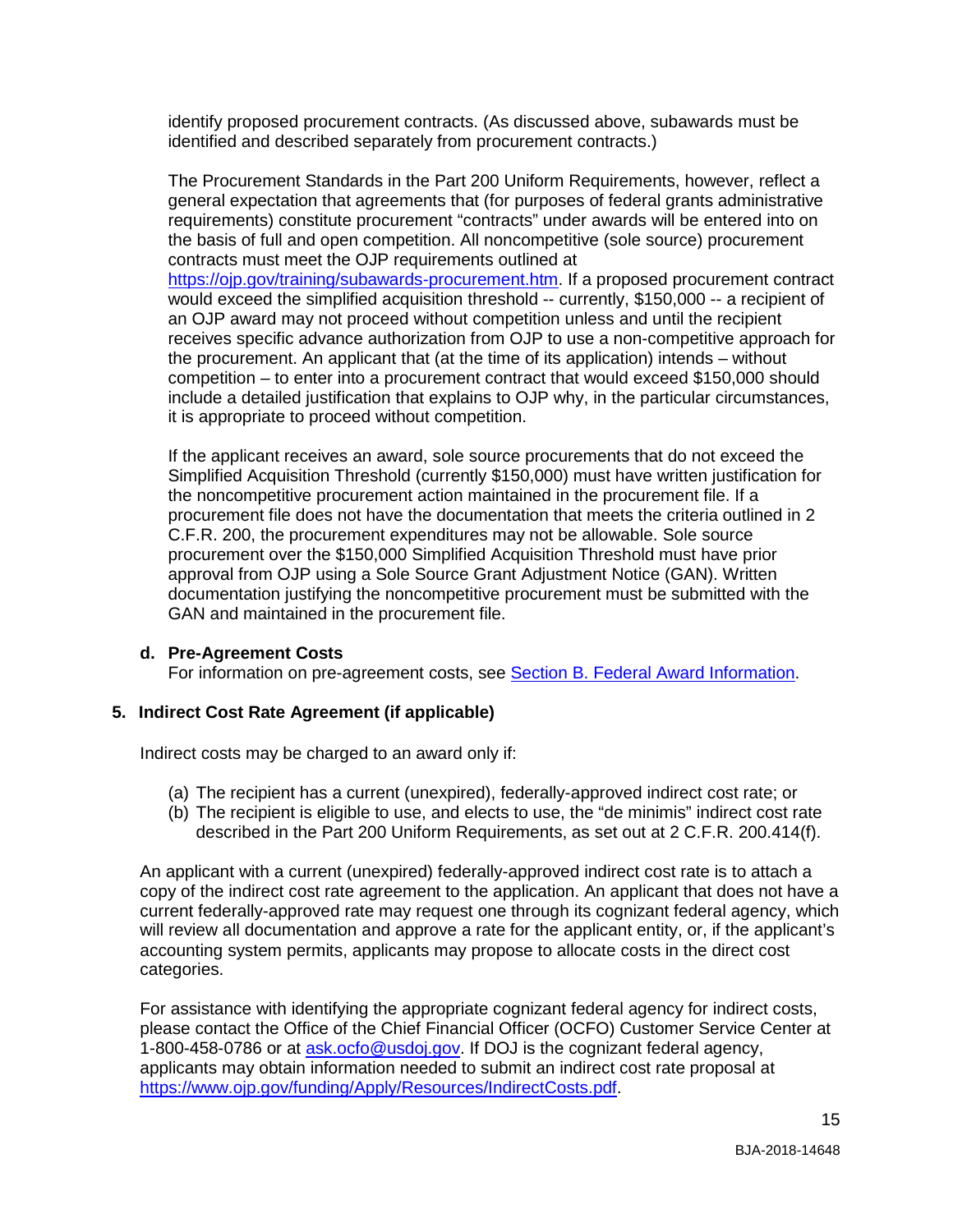Certain OJP recipients have the option of electing to use the "de minimis" indirect cost rate. An applicant that is eligible to use the "de minimis" rate that wishes to use the "de minimis" rate should attach written documentation to the application that advises OJP of both-- (1) the applicant's eligibility to use the "de minimis" rate, and (2) its election to do so. If an eligible applicant elects the "de minimis" rate, costs must be consistently charged as either indirect or direct costs, but may not be double charged or inconsistently charged as both. The "de minimis" rate may no longer be used once an approved federally-negotiated indirect cost rate is in place. (No entity that ever has had a federally-approved negotiated indirect cost rate is eligible to use the "de minimis" rate.) For the "de minimis" rate requirements (including information on eligibility to elect to use the rate), see the Part 200 Uniform Requirements, at 2 C.F.R. 200.414(f).

#### **6. Tribal Authorizing Resolution (if applicable)**

A tribe, tribal organization, or third party that proposes to provide direct services or assistance to residents on tribal lands should include in its application a resolution, letter, affidavit, or other documentation, as appropriate, that demonstrates (as a legal matter) that the applicant has the requisite authorization from the tribe(s) to implement the proposed project on tribal lands. In those instances when an organization or consortium of tribes applies for an award on behalf of a tribe or multiple specific tribes, the application should include appropriate legal documentation, as described above, from all tribes that would receive services or assistance under the award. A consortium of tribes for which existing consortium bylaws allow action without support from all tribes in the consortium (i.e., without an authorizing resolution or comparable legal documentation from each tribal governing body) may submit, instead, a copy of its consortium bylaws with the application.

An applicant unable to submit an application that includes a fully-executed (i.e., signed) copy of legal appropriate documentation, as described above, consistent with the applicable tribe's governance structure, should, at a minimum, submit an unsigned, draft version of such legal documentation as part of its application (except for cases in which, with respect to a tribal consortium applicant, consortium bylaws allow action without the support of all consortium member tribes). If selected for funding, OJP will make use of and access to award funds contingent on receipt of the fully-executed legal documentation.

#### **7. Financial Management and System of Internal Controls Questionnaire (including applicant disclosure of high-risk status)**

Every OJP applicant is required to download, complete, and submit the OJP Financial Management and System of Internal Controls Questionnaire (Questionnaire) at <https://ojp.gov/funding/Apply/Resources/FinancialCapability.pdf> as part of its application. The Questionnaire helps OJP assess the financial management and internal control systems, and the associated potential risks of an applicant as part of the pre-award risk assessment process.

The Questionnaire should only be completed by financial staff most familiar with the applicant's systems, policies, and procedures in order to ensure that the correct responses are recorded and submitted to OJP. The responses on the Questionnaire directly impact the pre-award risk assessment and should accurately reflect the applicant's financial management and internal control system at the time of the application. The pre-award risk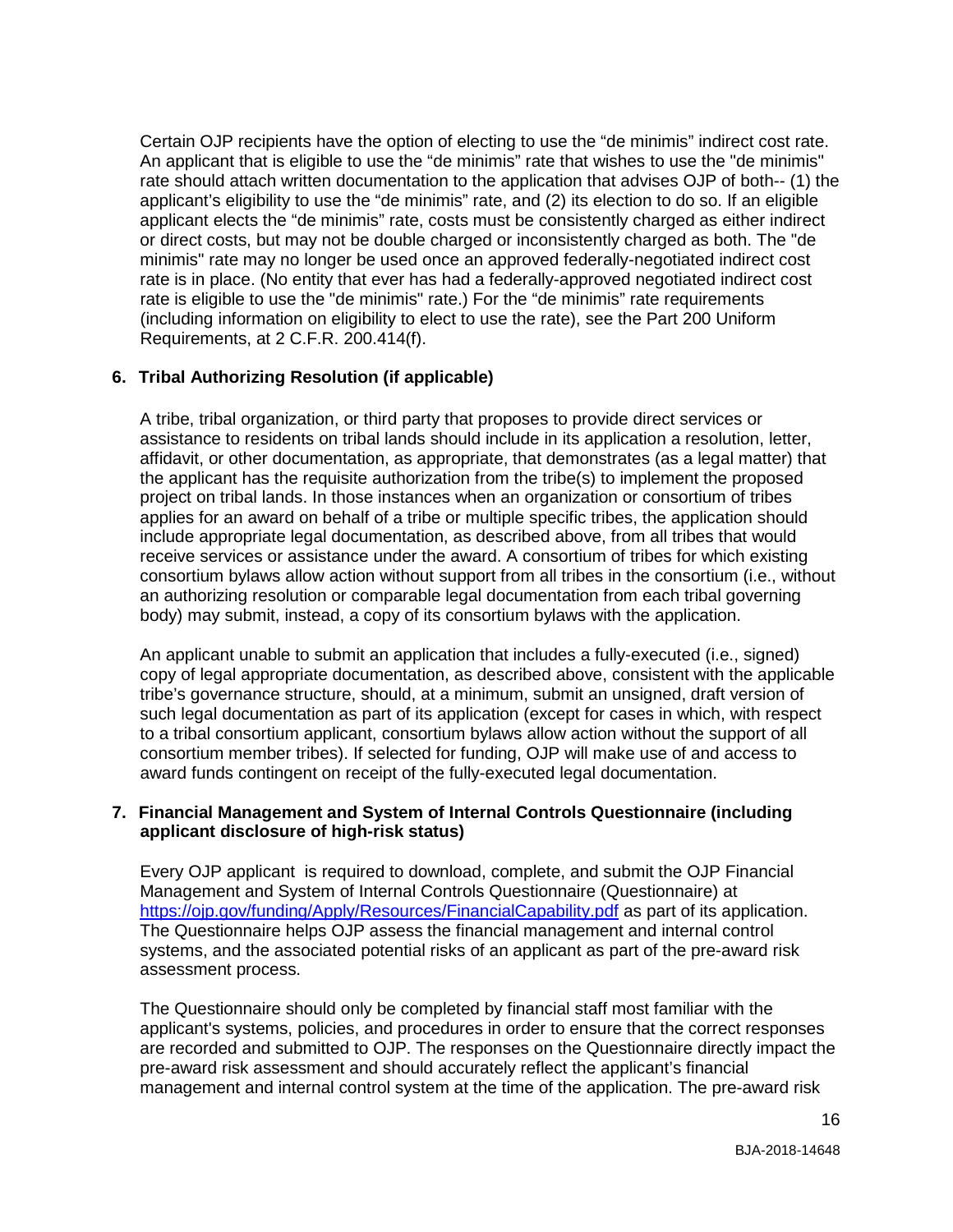assessment is only one of multiple factors and criteria used in determining funding. However, a pre-award risk assessment that indicates that an applicant poses a higher risk to OJP may affect the funding decision and/or result in additional reporting requirements, monitoring, special conditions, withholding of award funds, or other additional award requirements.

Among other things, the form requires each applicant to disclose whether it currently is designated "high risk" by a federal grant-making agency outside of DOJ. For purposes of this disclosure, high risk includes any status under which a federal awarding agency provides additional oversight due to the applicant's past performance, or other programmatic or financial concerns with the applicant. If an applicant is designated high risk by another federal awarding agency, the applicant must provide the following information:

- The federal awarding agency that currently designates the applicant high risk
- The date the applicant was designated high risk
- The high-risk point of contact at that federal awarding agency (name, phone number, and email address)
- The reasons for the high-risk status, as set out by the federal awarding agency

OJP seeks this information to help ensure appropriate federal oversight of OJP awards. An applicant that is considered "high-risk" by another federal awarding agency is not automatically disqualified from receiving an OJP award. OJP may, however, consider the information in award decisions, and may impose additional OJP oversight of any award under this solicitation (including through the conditions that accompany the award document).

#### **8. Disclosure of Lobbying Activities**

Each applicant must complete and submit this information. An applicant that expends any funds for lobbying activities is to provide all of the information requested on the form Disclosure of Lobbying Activities (SF-LLL) posted at

[https://ojp.gov/funding/Apply/Resources/Disclosure.pdf.](https://ojp.gov/funding/Apply/Resources/Disclosure.pdf) An applicant that does not expend any funds for lobbying activities is to enter "N/A" in the text boxes for item 10 ("a. Name and Address of Lobbying Registrant" and "b. Individuals Performing Services").

#### **9. Additional Attachments**

#### **a. Applicant Disclosure of Pending Applications**

Each applicant is to disclose whether it has (or is proposed as a subrecipient under) any pending applications for federally-funded grants or cooperative agreements that (1) include requests for funding to support the same project being proposed in the application under this solicitation, and (2) would cover any identical cost items outlined in the budget submitted to OJP as part of the application under this solicitation. The applicant is to disclose applications made directly to federal awarding agencies, and also applications for subawards of federal funds (e.g., applications to State agencies that will subaward ("subgrant") federal funds).

OJP seeks this information to help avoid inappropriate duplication of funding. Leveraging multiple funding sources in a complementary manner to implement comprehensive programs or projects is encouraged and is not seen as inappropriate duplication.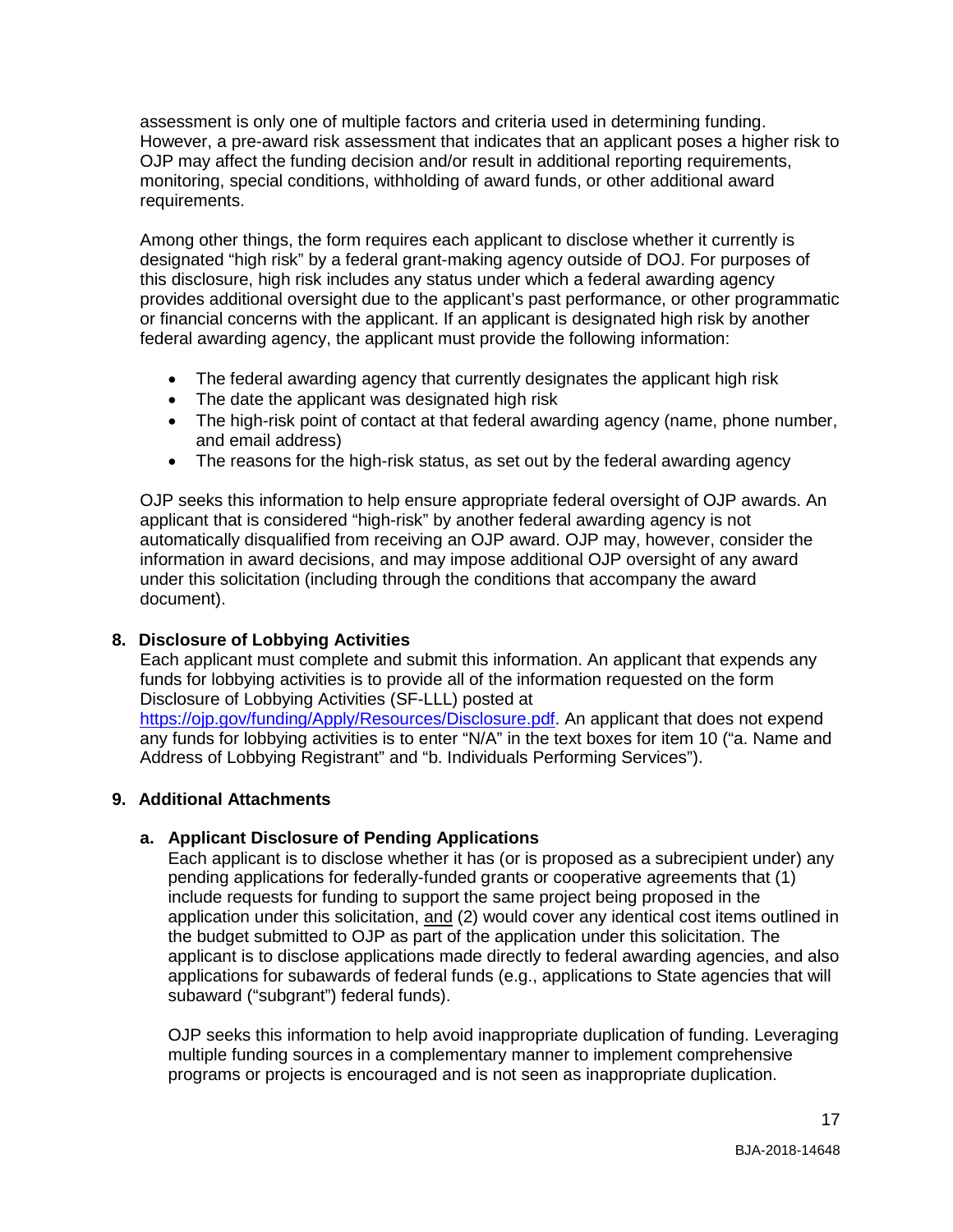Each applicant that has one or more pending applications as described above is to provide the following information about pending applications submitted within the last 12 months:

- The federal or state funding agency
- The solicitation name/project name
- The point of contact information at the applicable federal or state funding agency

| <b>Federal or State</b><br><b>Funding Agency</b>                                                       | <b>Solicitation</b><br>Name/Project<br><b>Name</b>                                               | Name/Phone/Email for Point of Contact<br>at Federal or State Funding Agency |
|--------------------------------------------------------------------------------------------------------|--------------------------------------------------------------------------------------------------|-----------------------------------------------------------------------------|
| DOJ/Office of<br><b>Community Oriented</b><br><b>Policing Services</b><br>(COPS)                       | <b>COPS Hiring</b><br>Program                                                                    | Jane Doe, 202/000-0000;<br>jane.doe@usdoj.gov                               |
| Health and Human<br>Services/Substance<br>Abuse and Mental<br><b>Health Services</b><br>Administration | Drug-Free<br>Communities<br>Mentoring Program/<br>North County Youth<br><b>Mentoring Program</b> | John Doe, 202/000-0000;<br>john.doe@hhs.gov                                 |

Each applicant should include the table as a separate attachment to its application. The file should be named "Disclosure of Pending Applications." The applicant's Legal Name on the application must match the entity named on the disclosure of pending applications statement.

Any applicant that does not have any pending applications as described above is to submit, as a separate attachment, a statement to this effect: "[Applicant Name on SF-424] does not have (and is not proposed as a subrecipient under) any pending applications submitted within the last 12 months for federally-funded grants or cooperative agreements (or for subawards under federal grants or cooperative agreements) that request funding to support the same project being proposed in this application to OJP and that would cover any identical cost items outlined in the budget submitted as part of this application."

#### **b. Disclosure of Process Related to Executive Compensation**

An applicant that is a nonprofit organization may be required to make certain disclosures relating to the processes it uses to determine the compensation of its officers, directors, trustees, and key employees.

Under certain circumstances, a nonprofit organization that provides unreasonably high compensation to certain persons may subject both the organization's managers and those who receive the compensation to additional federal taxes. A rebuttable presumption of the reasonableness of a nonprofit organization's compensation arrangements, however, may be available if the nonprofit organization satisfied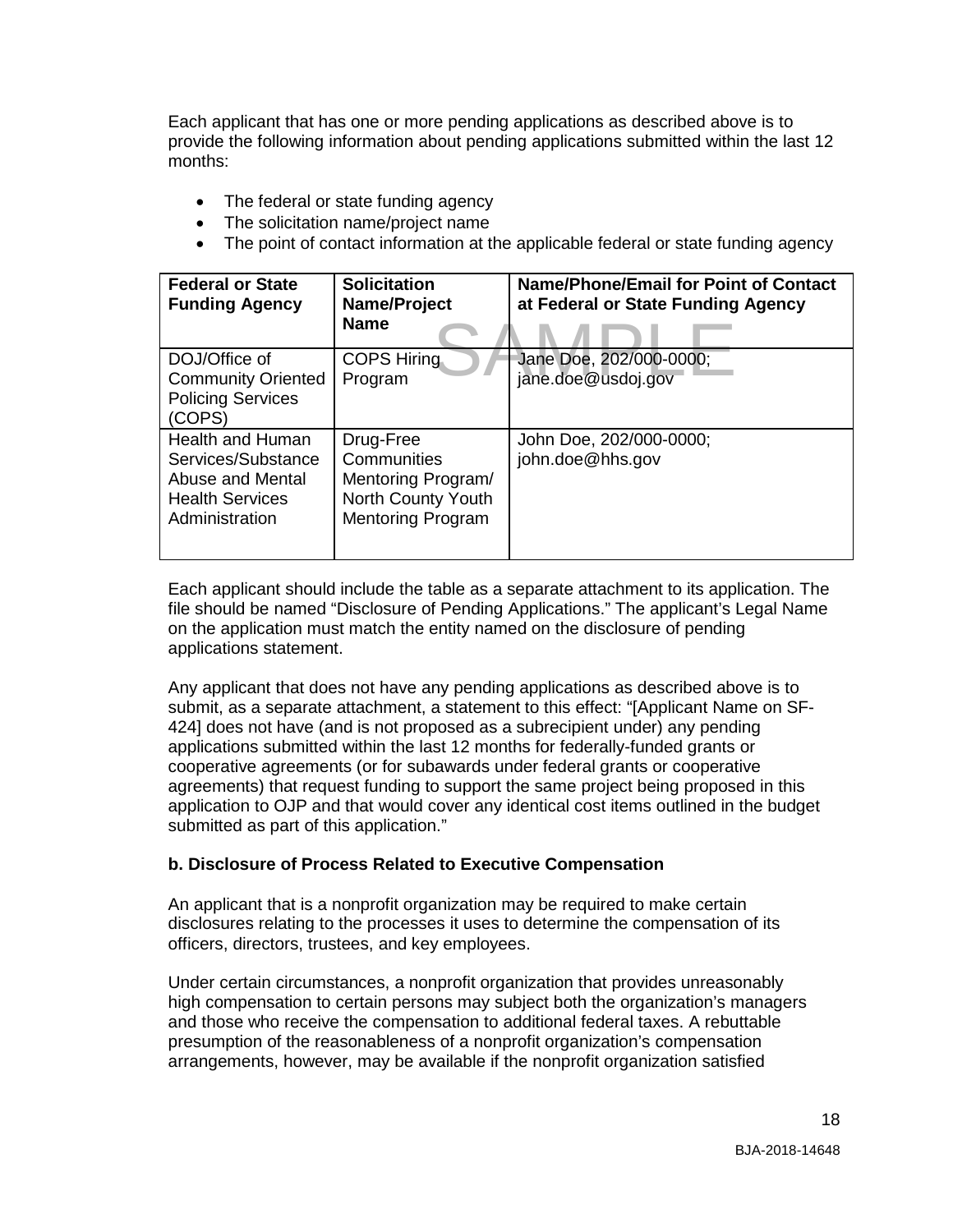certain rules set out in Internal Revenue Service (IRS) regulations with regard to its compensation decisions.

Each applicant nonprofit organization must state at the time of its application (question 9c in the "OJP Financial Management and System of Internal Controls Questionnaire" located at

<https://ojp.gov/funding/Apply/Resources/FinancialCapability.pdf> and mentioned earlier) whether or not the applicant entity believes (or asserts) that it currently satisfies the requirements of 26 C.F.R. 53.4958-6 (which relate to establishing or invoking a rebuttable presumption of reasonableness of compensation of certain individuals and entities).

A nonprofit organization that states in the questionnaire that it believes (or asserts) that it has satisfied the requirements of 26 C.F.R. 53.4958-6 must then disclose, in an attachment to its application (to be titled "Disclosure of Process Related to Executive Compensation"), the process used by the applicant nonprofit organization to determine the compensation of its officers, directors, trustees, and key employees (together, "covered persons").

At a minimum, the disclosure must describe in pertinent detail: (1) the composition of the body that reviews and approves compensation arrangements for covered persons; (2) the methods and practices used by the applicant nonprofit organization to ensure that no individual with a conflict of interest participates as a member of the body that reviews and approves a compensation arrangement for a covered person; (3) the appropriate data as to comparability of compensation that is obtained in advance and relied upon by the body that reviews and approves compensation arrangements for covered persons; and (4) the written or electronic records that the applicant organization maintains as concurrent documentation of the decisions with respect to compensation of covered persons made by the body that reviews and approves such compensation arrangements, including records of deliberations and of the basis for decisions.

For purposes of the required disclosure, the following terms and phrases have the meanings set out by the IRS for use in connection with 26 C.F.R. 53.4958-6: officers, directors, trustees, key employees, compensation, conflict of interest, appropriate data as to comparability, adequate documentation, and concurrent documentation.

Applicant nonprofit organizations should note that following receipt of an appropriate request, OJP may be authorized or required by law to make information submitted to satisfy this requirement available for public inspection. Also, a recipient may be required to make a prompt supplemental disclosure after the award in certain circumstances (e.g., changes in the way the organization determines compensation).

#### **c. Project Timeline and Position Descriptions/ Résumés**

Applicants should attach a project timeline with each project goal, related objective, activity, expected completion date, and responsible person or organization; and position descriptions for key positions and resumes for current staff.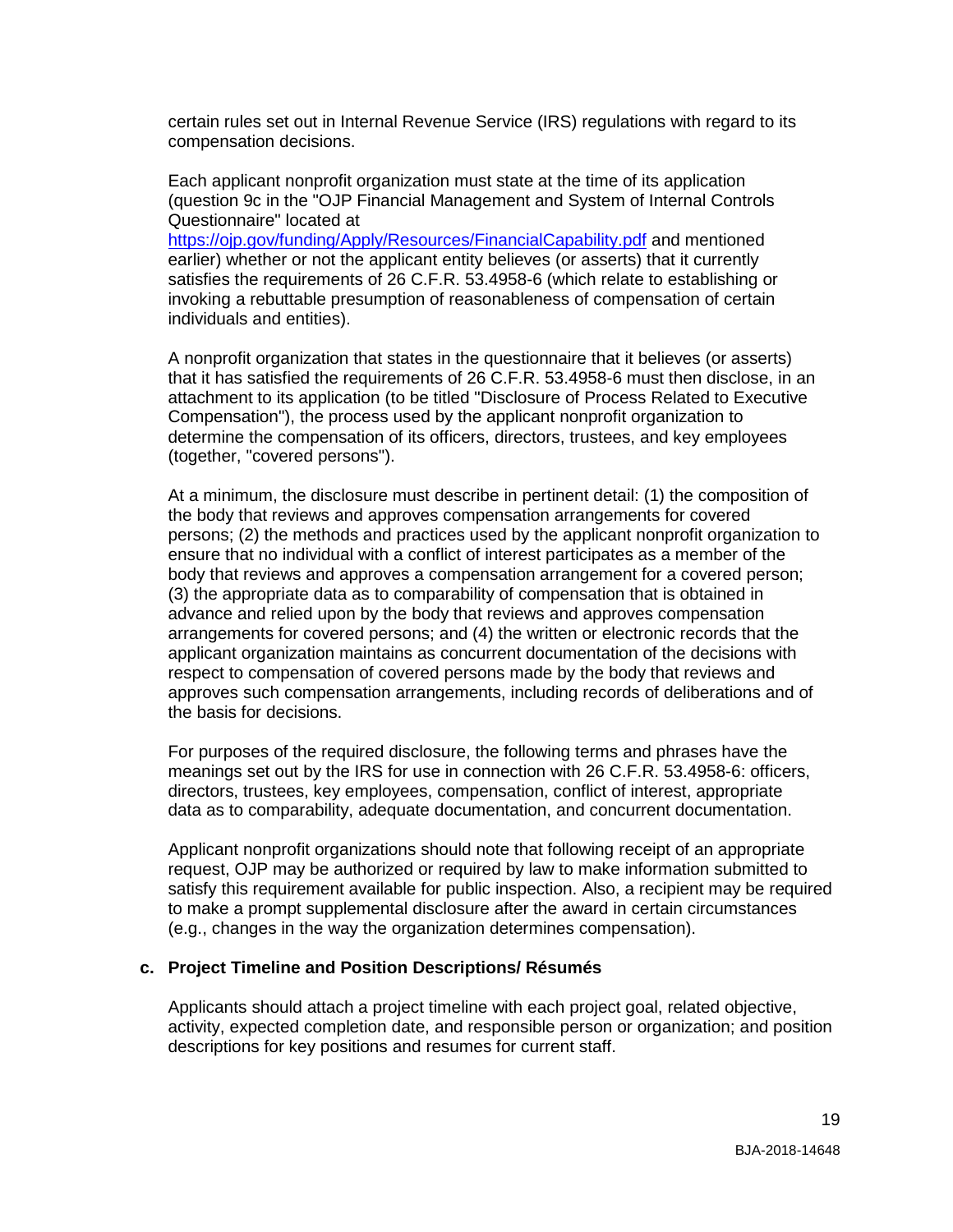#### <span id="page-19-0"></span>**How To Apply**

Applicants must register in and submit applications through [Grants.gov,](https://www.grants.gov/) a primary source to find federal funding opportunities and apply for funding. Find complete instructions on how to register and submit an application at [https://www.grants.gov/web/grants/support.html.](https://www.grants.gov/web/grants/support.html) Applicants that experience technical difficulties during this process should call the Grants.gov Customer Support Hotline at **800**-**518**-**4726** or **606–545–5035**, which operates 24 hours a day, 7 days a week, except on federal holidays.

**Important Grants.gov update.** Grants.gov has updated its application tool. The legacy PDF application package was retired on December 31, 2017. Grants.gov Workspace is now the standard application method for applying for grants. OJP applicants should familiarize themselves with the Workspace option now. For complete information and instructions on using Workspace (and other changes), go to the Workspace Overview page at [https://www.grants.gov/web/grants/applicants/workspace-overview.html.](https://www.grants.gov/web/grants/applicants/workspace-overview.html)

Registering with Grants.gov is a one-time process; however, **processing delays may occur, and it can take several weeks** for first-time registrants to receive confirmation of registration and a user password. OJP encourages applicants to **register several weeks before** the application submission deadline. In addition, OJP urges applicants to submit applications at least 72 hours prior to the application due date, in order to allow time for the applicant to receive validation messages or rejection notifications from Grants.gov, and to correct in a timely fashion any problems that may have caused a rejection notification.

OJP strongly encourages all prospective applicants to sign up for Grants.gov email notifications regarding this solicitation at [https://www.grants.gov/web/grants/manage-subscriptions.html.](https://www.grants.gov/web/grants/manage-subscriptions.html) If this solicitation is cancelled or modified, individuals who sign up with Grants.gov for updates will be automatically notified.

**Browser Information:** Grants.gov was built to be compatible with Internet Explorer. For technical assistance with Google Chrome, or another browser, contact Grants.gov Customer Support.

**Note on Attachments:** Grants.gov has two categories of files for attachments: "mandatory" and "optional." OJP receives all files attached in both categories. Attachments are also labeled to describe the file being attached (e.g., Project Narrative, Budget Narrative, Other). Please ensure that all required documents are attached in the correct Grants.gov category and are labeled correctly. Do not embed "mandatory" attachments within another file.

**Note on File Names and File Types:** Grants.gov only permits the use of certain specific characters in the file names of attachments. Valid file names may include only the characters shown in the table below. Grants.gov rejects any application that includes an attachment(s) with a file name that contains any characters not shown in the table below. Grants.gov forwards successfully-submitted applications to the OJP Grants Management System (GMS).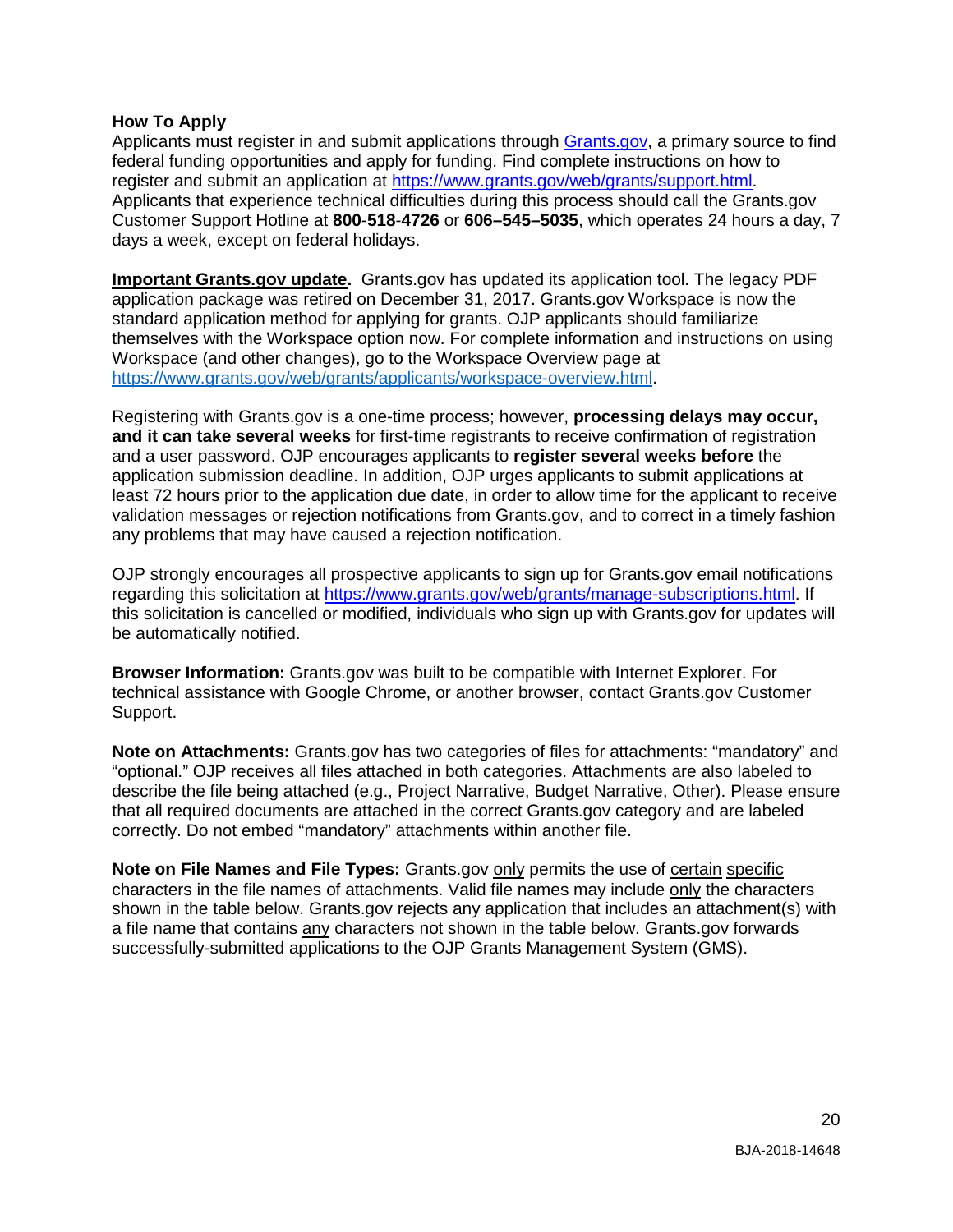| <b>Characters</b>    | <b>Special Characters</b> |                     |                       |  |
|----------------------|---------------------------|---------------------|-----------------------|--|
| Upper case $(A - Z)$ | Parenthesis (             | Curly braces $\{\}$ | Square brackets []    |  |
| Lower case $(a - z)$ | Ampersand (&)*            | Tilde $(-)$         | Exclamation point (!) |  |
| Underscore           | Comma (                   | Semicolon (;        | Apostrophe (          |  |
| Hyphen (-            | At sign $(\mathcal{Q})$   | Number sign (#)     | Dollar sign (\$)      |  |
|                      | Percent sign (%)          | Plus sign $(+)$     | Equal sign $(=)$      |  |
| Space<br>Period (.   |                           |                     |                       |  |

#### \*When using the ampersand (&) in XML, applicants must use the "&" format.

**GMS does not accept executable file types as application attachments**. These disallowed file types include, but are not limited to, the following extensions: ".com," ".bat," ".exe," ".vbs," ".cfg," ".dat," ".db," ".dbf," ".dll," ".ini," ".log," ".ora," ".sys," and ".zip." GMS may reject applications with files that use these extensions. It is important to allow time to change the type of file(s) if the application is rejected.

#### **Unique Entity Identifier (DUNS Number) and System for Award Management (SAM)**

Every applicant entity must comply with all applicable System for Award Management (SAM) and unique entity identifier (currently, a Data Universal Numbering System [DUNS] number) requirements. SAM is the repository for certain standard information about federal financial assistance applicants, recipients, and subrecipients. A DUNS number is a unique nine-digit identification number provided by the commercial company Dun and Bradstreet. More detailed information about SAM and the DUNS number is in the numbered sections below.

If an applicant entity has not fully complied with the applicable SAM and unique identifier requirements by the time OJP makes award decisions, OJP may determine that the applicant is not qualified to receive an award and may use that determination as a basis for making the award to a different applicant.

#### **Registration and Submission Steps**

**1. Acquire a unique entity identifier (currently, a DUNS number).** In general, the Office of Management and Budget requires every applicant for a federal award to include a "unique entity identifier" in each application, including an application for a supplemental award. Currently, a DUNS number is the required unique entity identifier.

This unique entity identifier is used for tracking purposes, and to validate address and point of contact information for applicants, recipients, and subrecipients. It will be used throughout the life cycle of an OJP award. Obtaining a DUNS number is a free, one-time activity. Call Dun and Bradstreet at 866–705–5711 to obtain a DUNS number or apply online at [https://www.dnb.com/.](https://www.dnb.com/) A DUNS number is usually received within 2 business days.

**2. Acquire or maintain registration with SAM.** Any applicant for an OJP award creating a **new** entity registration in SAM.gov must provide an original, signed notarized letter stating that the applicant is the authorized Entity Administrator before the registration will be activated. To learn more about this process change, read the FAQs at [https://www.gsa.gov/about-us/organization/federal-acquisition-service/office-of-systems](https://www.gsa.gov/about-us/organization/federal-acquisition-service/office-of-systems-management/integrated-award-environment-iae/sam-update)[management/integrated-award-environment-iae/sam-update.](https://www.gsa.gov/about-us/organization/federal-acquisition-service/office-of-systems-management/integrated-award-environment-iae/sam-update) Information about the notarized letter is posted at [https://www.fsd.gov/fsd-](https://www.fsd.gov/fsd-gov/answer.do?sysparm_kbid=d2e67885db0d5f00b3257d321f96194b&sysparm_search=kb0013183)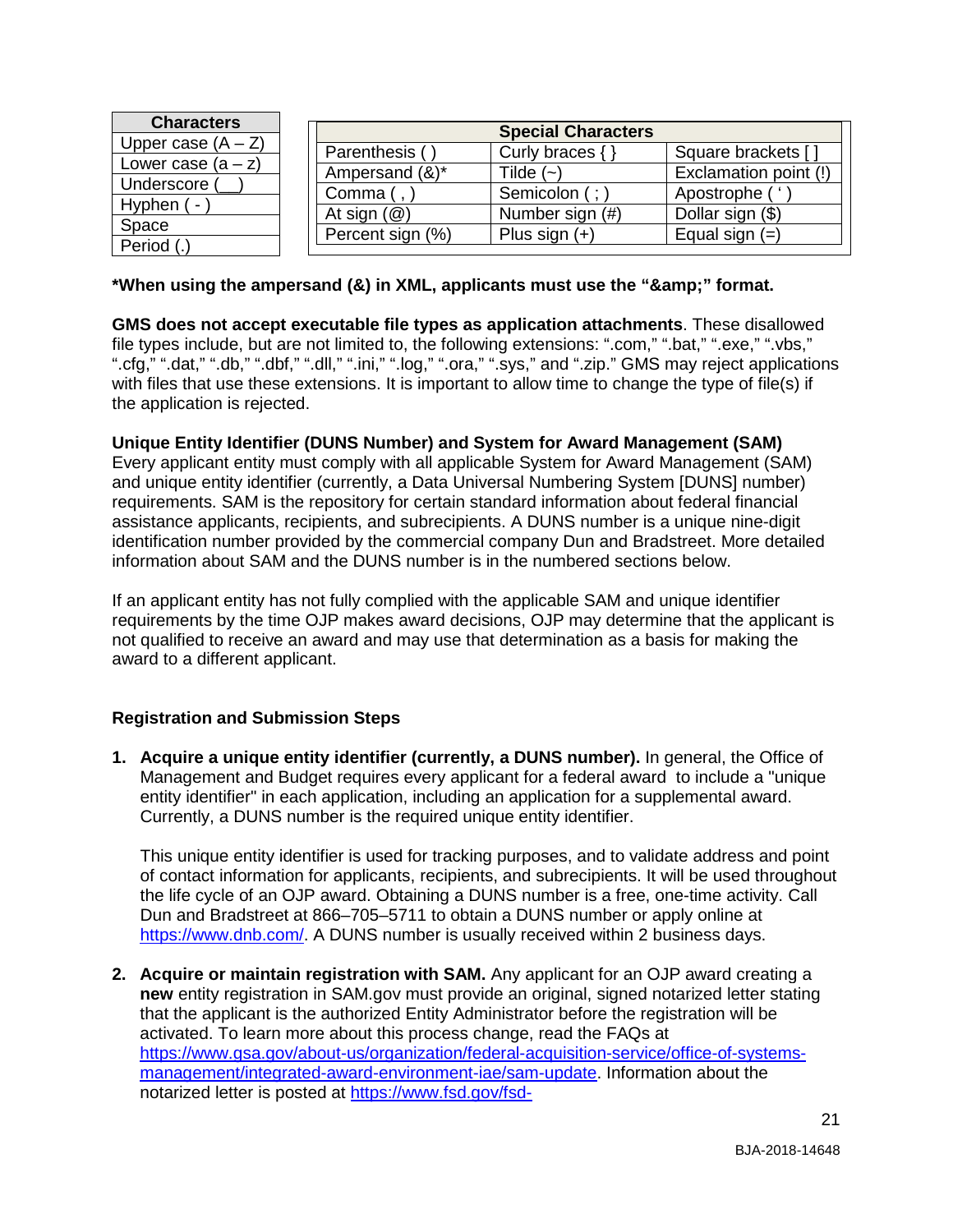[gov/answer.do?sysparm\\_kbid=d2e67885db0d5f00b3257d321f96194b&sysparm\\_search=kb](https://www.fsd.gov/fsd-gov/answer.do?sysparm_kbid=d2e67885db0d5f00b3257d321f96194b&sysparm_search=kb0013183) [0013183.](https://www.fsd.gov/fsd-gov/answer.do?sysparm_kbid=d2e67885db0d5f00b3257d321f96194b&sysparm_search=kb0013183)

All applicants for OJP awards with current registration in SAM must maintain current registrations in the SAM database. Applicants will need the authorizing official of the organization and an Employer Identification Number (EIN). An applicant must be registered in SAM to successfully register in Grants.gov. Each applicant must **update or renew its SAM registration at least annually** to maintain an active status. SAM registration and renewal can take as long as 10 business days to complete (2 more weeks to acquire an EIN).

An application cannot be successfully submitted in Grants.gov until Grants.gov receives the SAM registration information. Once the SAM registration/renewal is complete, **the information transfer from SAM to Grants.gov can take as long as 48 hours.** OJP recommends that the applicant register or renew registration with SAM as early as possible.

Information about SAM registration procedures can be accessed at [www.SAM.gov.](https://www.sam.gov/portal/SAM/#1)

- **3. Acquire an Authorized Organization Representative (AOR) and a Grants.gov username and password**. Complete the AOR profile on Grants.gov and create a username and password. An applicant entity's "unique entity identifier" (DUNS number) must be used to complete this step. For more information about the registration process for organizations and other entities, go to [https://www.grants.gov/web/grants/applicants/organization](https://www.grants.gov/web/grants/applicants/organization-registration.html)[registration.html.](https://www.grants.gov/web/grants/applicants/organization-registration.html)
- **4. Acquire confirmation for the AOR from the E-Business Point of Contact (E-Biz POC).**  The E-Biz POC at the applicant organization must log into Grants.gov to confirm the applicant organization's AOR. The E-Biz POC will need the Marketing Partner Identification Number (MPIN) password obtained when registering with SAM to complete this step. Note that an organization can have more than one AOR.
- **5. Search for the funding opportunity on Grants.gov.** Use the following identifying information when searching for the funding opportunity on Grants.gov. The Catalog of Federal Domestic Assistance (CFDA) number for this solicitation is 16.738, and the funding opportunity number is BJA-2018-14648*.*
- **6. Access Funding Opportunity and Application Package from Grants.gov**. Select "Apply for Grants" under the "Applicants" column. Enter your email address to be notified of any changes to the opportunity package before the closing date. Click the Workspace icon to use Grants.gov Workspace.
- **7. Submit a valid application consistent with this solicitation by following the directions in Grants.gov.** Within 24-48 hours after submitting the electronic application, the applicant should receive two notifications from Grants.gov. The first will confirm the receipt of the application. The second will state whether the application has been validated and successfully submitted, or whether it has been rejected due to errors, with an explanation. It is possible to first receive a message indicating that the application is received, and then receive a rejection notice a few minutes or hours later. Submitting an application well ahead of the deadline provides time to correct the problem(s) that caused the rejection. **Important:** OJP urges each applicant to submit its application **at least 72 hours prior** to the application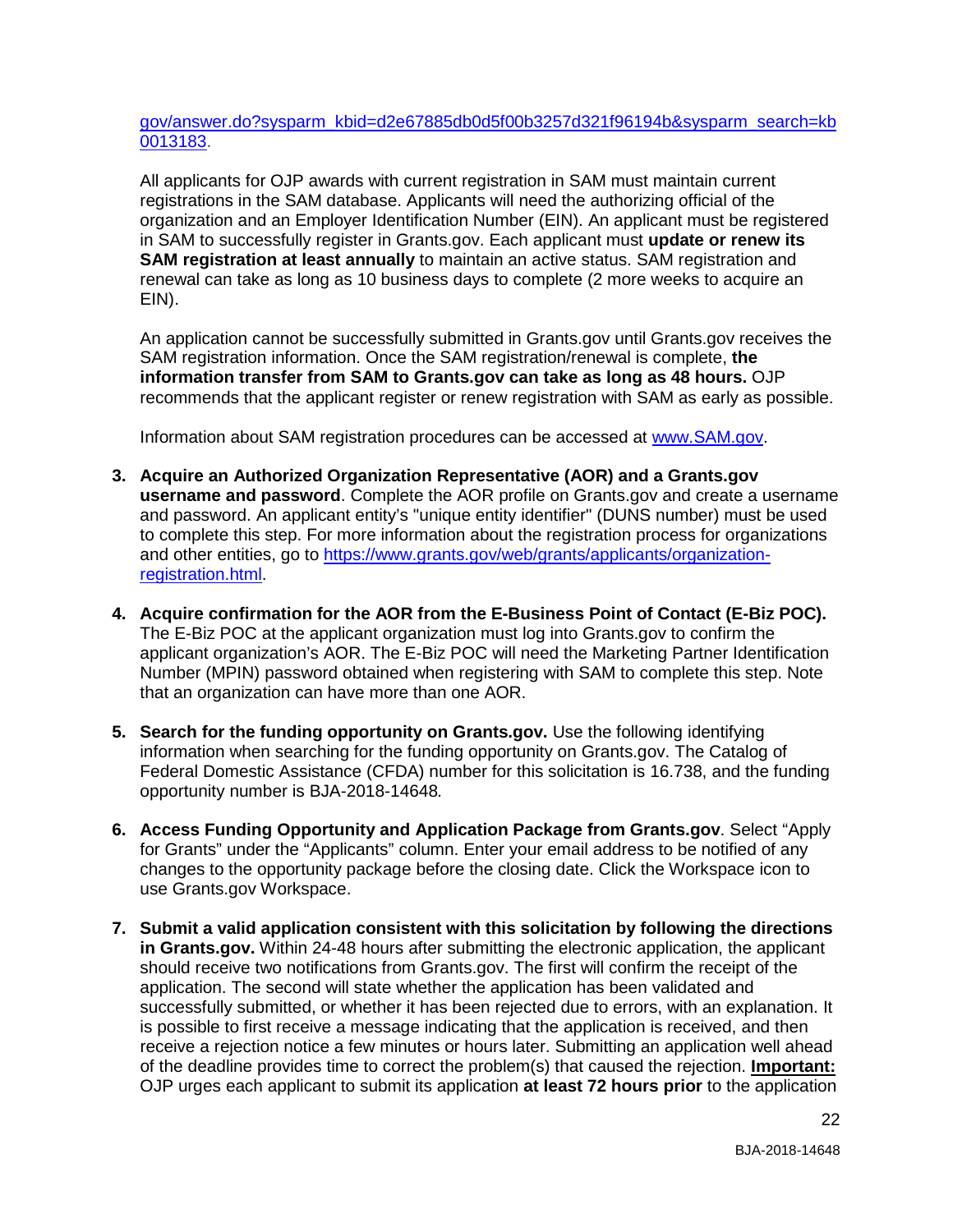due date, to allow time to receive validation messages or rejection notifications from Grants.gov, and to correct in a timely fashion any problems that may have caused a rejection notification. Applications must be successfully submitted through Grants.gov by 11:59 p.m. eastern time on July 25, 2018.

Go to<https://www.grants.gov/web/grants/applicants/organization-registration.html> for further details on DUNS numbers, SAM, and Grants.gov registration steps and timeframes.

#### **Note: Application Versions**

If an applicant submits multiple versions of the same application, OJP will review only the most recent system-validated version submitted.

#### **Experiencing Unforeseen Grants.gov Technical Issues**

An applicant that experiences unforeseen Grants.gov technical issues beyond its control that prevent it from submitting its application by the deadline must contact the Grants.gov Customer Support Hotline at<https://www.grants.gov/web/grants/support.html> or the SAM Help Desk (Federal Service Desk) at<https://www.fsd.gov/fsd-gov/home.do> to report the technical issue and receive a tracking number. The applicant must email the BJA contact identified in the Contact Information section on the title page **within 24 hours after the application deadline** to request approval to submit its application after the deadline. The applicant's email must describe the technical difficulties, and must include a timeline of the applicant's submission efforts, the complete grant application, the applicant's DUNS number, and any Grants.gov Help Desk or SAM tracking number(s).

**Note: OJP does not automatically approve requests to submit a late application***.* After OJP reviews the applicant's request, and contacts the Grants.gov or SAM Help Desks to verify the reported technical issues, OJP will inform the applicant whether the request to submit a late application has been approved or denied. If OJP determines that the untimely application submission was due to the applicant's failure to follow all required procedures, OJP will deny the applicant's request to submit its application.

The following conditions generally are insufficient to justify late submissions:

- Failure to register in SAM or Grants.gov in sufficient time (SAM registration and renewal can take as long as 10 business days to complete. The information transfer from SAM to Grants.gov can take up to 48 hours.)
- Failure to follow Grants.gov instructions on how to register and apply as posted on its website
- Failure to follow each instruction in the OJP solicitation
- Technical issues with the applicant's computer or information technology environment, such as issues with firewalls or browser incompatibility

**Notifications regarding known technical problems with Grants.gov, if any, are posted at the top of the OJP Funding Resource Center at [https://ojp.gov/funding/index.htm.](https://ojp.gov/funding/index.htm)**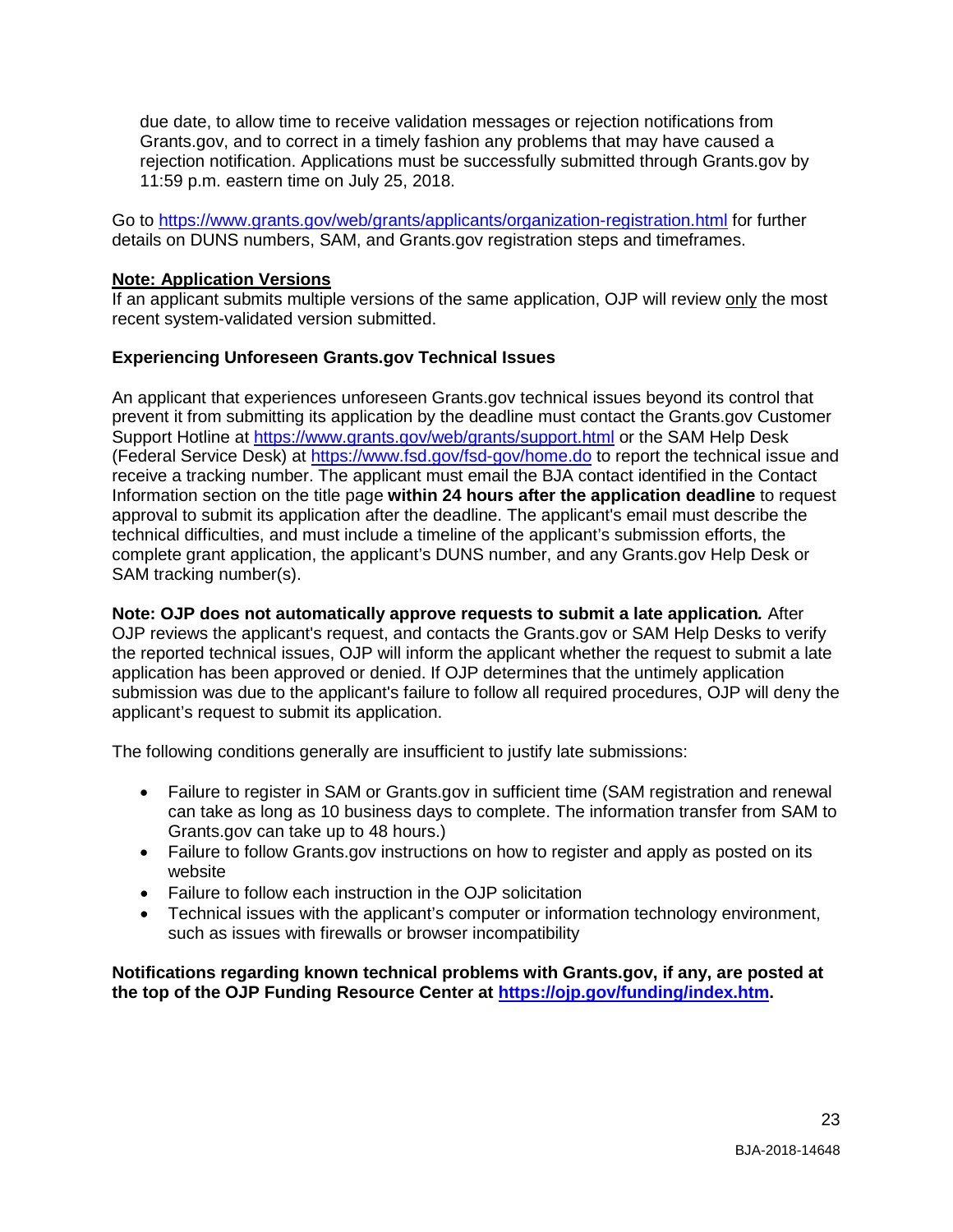## <span id="page-23-0"></span>**E. Application Review Information**

#### <span id="page-23-1"></span>**Review Criteria**

 $\overline{a}$ 

Applications that meet basic minimum requirements will be evaluated by peer reviewers using the following review criteria.

- 1. Description of the Issue (15%): Describe the specific crime/criminal justice problem the applicant seeks to address through this program category. Describe the process used to assess or determine the nature of the crime/criminal justice problem. Include data and information that have been used to identify and assess the problem, and that demonstrate that the applicant understands the nature and dimension of the problem.
- 2. Project Design and Implementation (40%):
	- a. Describe the proposed technical approach to address the identified problem and how positive outcomes will be evaluated.
	- b. Explain the criminal justice context in which the problem exists, and how the applicant is suited to address the problem within the context of the grant program.
	- c. Describe the current level of readiness to implement the proposed solution. Identify any issues or challenges related to implementation readiness, and explain how these will be addressed through this project.
	- d. Identify additional resources necessary for successful project completion, such as outside organizational partners, state/local/tribal practitioner groups, etc.
- 3. Capabilities and Competencies (20%): Fully describe the capabilities present to implement the project successfully and the competencies of the staff assigned to the project. In addition, applicants should demonstrate sound knowledge of the Global Advisory Committee (GAC) and describe any current or previous experiences with the GAC or its members.
- 4. Plan for Collecting the Data Required for this Solicitation's Performance Measures (10%): Describe the process of measuring project performance. Identify who will collect the data, who is responsible for performance measurement, and how the imformation will be used to guide and evaluate the impact of the program. Describe the impact of the solution on criminal justice policy and practices.
- 5. Budget (15%): complete, cost effective, and allowable (e.g., reasonable, allocable, and necessary for project activities). Budget narratives should demonstrate generally how applicants will maximize cost effectiveness of grant expenditures. Budget narratives should demonstrate cost effectiveness in relation to potential alternatives and the goals of the project. [5](#page-23-2)

Applicants should also budget travel/lodging expenses for visits to Washington, DC area to meet with federal officials and/or take part in the Global Advisory Committee meetings as directed.

<span id="page-23-2"></span><sup>5</sup> Generally speaking, a reasonable cost is a cost that, in its nature or amount, does not exceed that which would be incurred by a prudent person under the circumstances prevailing at the time the decision was made to incur the costs.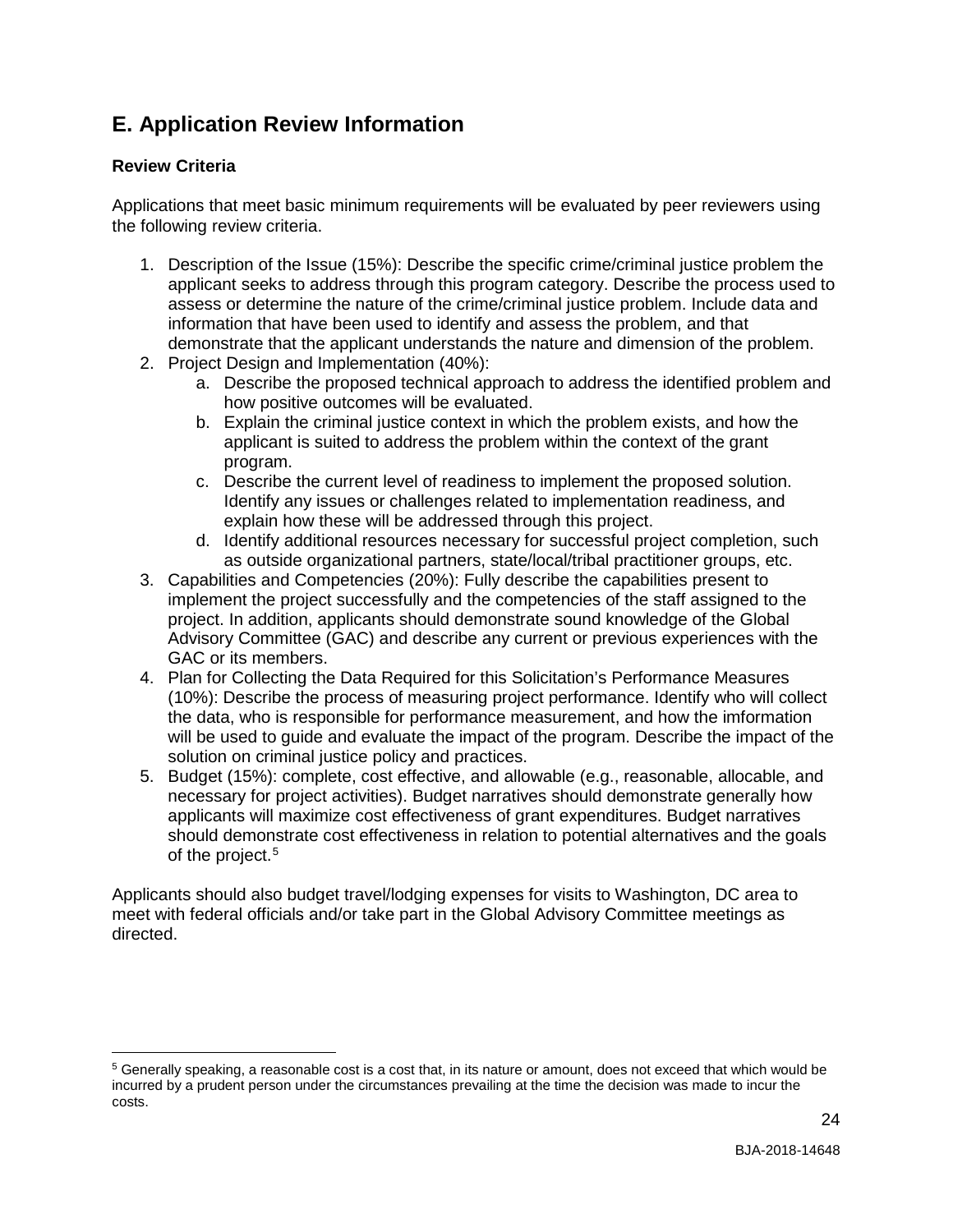#### <span id="page-24-0"></span>**Review Process**

OJP is committed to ensuring a fair and open process for making awards. BJA reviews the application to make sure that the information presented is reasonable, understandable, measurable, and achievable, as well as consistent with the solicitation.

Peer reviewers will review the applications submitted under this solicitation that meet basic minimum requirements. For purposes of assessing whether an application meets basic minimum requirements and should proceed to further consideration, OJP screens applications for compliance with those requirements. Although specific requirements may vary, the following are common requirements applicable to all solicitations for funding under OJP programs:

- The application must be submitted by an eligible type of applicant.
- The application must request funding within programmatic funding constraints (if applicable).
- The application must be responsive to the scope of the solicitation.
- The application must include all items designated as "critical elements."
- The applicant must not be identified in SAM as excluded from receiving federal awards.

For a list of the critical elements for this solicitation, see "What an Application Should Include" under [Section D. Application and Submission Information.](#page-8-0)

Peer review panels will evaluate, score, and rate applications that meet basic minimum requirements. BJA may use internal peer reviewers, external peer reviewers, or a combination, to assess applications on technical merit using the solicitation's review criteria. An external peer reviewer is an expert in the subject matter of a given solicitation who is not a current DOJ employee. An internal reviewer is a current DOJ employee who is well-versed or has expertise in the subject matter of this solicitation. Peer reviewers' ratings and any resulting recommendations are advisory only, although reviewer views are considered carefully. Other important considerations for BJA include geographic diversity, strategic priorities, and available funding, as well as the extent to which the Budget Detail Worksheet and Budget Narrative accurately explain project costs that are reasonable, necessary, and otherwise allowable under federal law and applicable federal cost principles.

Pursuant to the Part 200 Uniform Requirements, before award decisions are made, OJP also reviews information related to the degree of risk posed by the applicant. Among other things to help assess whether an applicant that has one or more prior federal awards has a satisfactory record with respect to performance, integrity, and business ethics, OJP checks whether the applicant is listed in SAM as excluded from receiving a federal award.

In addition, if OJP anticipates that an award will exceed \$150,000 in federal funds, OJP also must review and consider any information about the applicant that appears in the non-public segment of the integrity and performance system accessible through SAM (currently, the Federal Awardee Performance and Integrity Information System, (FAPIIS)).

**Important note on FAPIIS:** An applicant, at its option, may review and comment on any information about itself that currently appears in FAPIIS and was entered by a federal awarding agency. OJP will consider any such comments by the applicant, in addition to the other information in FAPIIS, in its assessment of the risk posed by the applicant.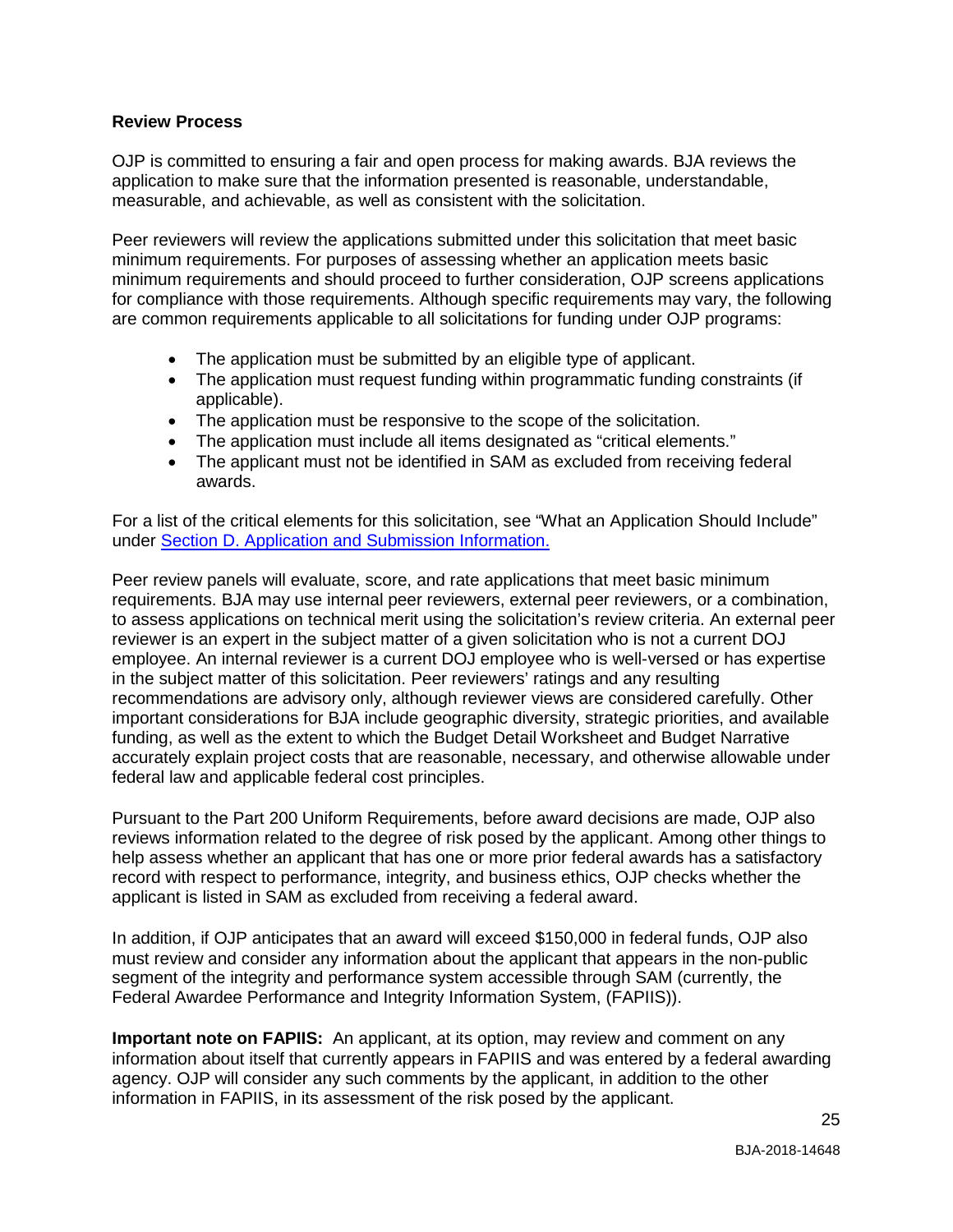The evaluation of risks goes beyond information in SAM, however. OJP itself has in place a framework for evaluating risks posed by applicants for competitive awards. OJP takes into account information pertinent to matters such as --

- 1. Applicant financial stability and fiscal integrity
- 2. Quality of the applicant's management systems, and the applicant's ability to meet prescribed management standards, including those outlined in the DOJ Grants Financial Guide
- 3. Applicant's history of performance under OJP and other DOJ awards (including compliance with reporting requirements and award conditions), as well as awards from other federal agencies
- 4. Reports and findings from audits of the applicant, including audits under the Part 200 Uniform Requirements
- 5. Applicant's ability to comply with statutory and regulatory requirements, and to effectively implement other award requirements.

Absent explicit statutory authorization or written delegation of authority to the contrary, all final award decisions will be made by the Assistant Attorney General, who may take into account not only peer review ratings and BJA recommendations, but also other factors as indicated in this section.

### <span id="page-25-0"></span>**F. Federal Award Administration Information**

#### <span id="page-25-1"></span>**Federal Award Notices**

Award notifications will be made by September 30, 2018. OJP sends award notifications by email through GMS to the individuals listed in the application as the point of contact and the authorizing official (E-Biz POC and AOR). The email notification includes detailed instructions on how to access and view the award documents, and steps to take in GMS to start the award acceptance process. GMS automatically issues the notifications at 9:00 p.m. eastern time on the award date.

For each successful applicant, an individual with the necessary authority to bind the applicant will be required to log in; execute a set of legal certifications and a set of legal assurances; designate a financial point of contact; thoroughly review the award, including all award conditions; and sign and accept the award. The award acceptance process requires physical signature of the award document by the authorized representative and the scanning and submission of the fully-executed award document to OJP.

#### <span id="page-25-2"></span>**Administrative, National Policy, and Other Legal Requirements**

If selected for funding, in addition to implementing the funded project consistent with the OJPapproved application, the recipient must comply with all award conditions, as well as all applicable requirements of federal statutes and regulations (including applicable requirements referred to in the assurances and certifications executed in connection with award acceptance). OJP strongly encourages prospective applicants to review information on post-award legal requirements and common OJP award conditions **prior** to submitting an application.

26 Applicants should consult the ["Overview of Legal Requirements Generally Applicable to OJP](https://ojp.gov/funding/Explore/LegalOverview/index.htm)  [Grants and Cooperative Agreements -](https://ojp.gov/funding/Explore/LegalOverview/index.htm) FY 2018 Awards," available in the OJP Funding Resource Center at [https://ojp.gov/funding/index.htm.](https://ojp.gov/funding/index.htm) In addition, applicants should examine the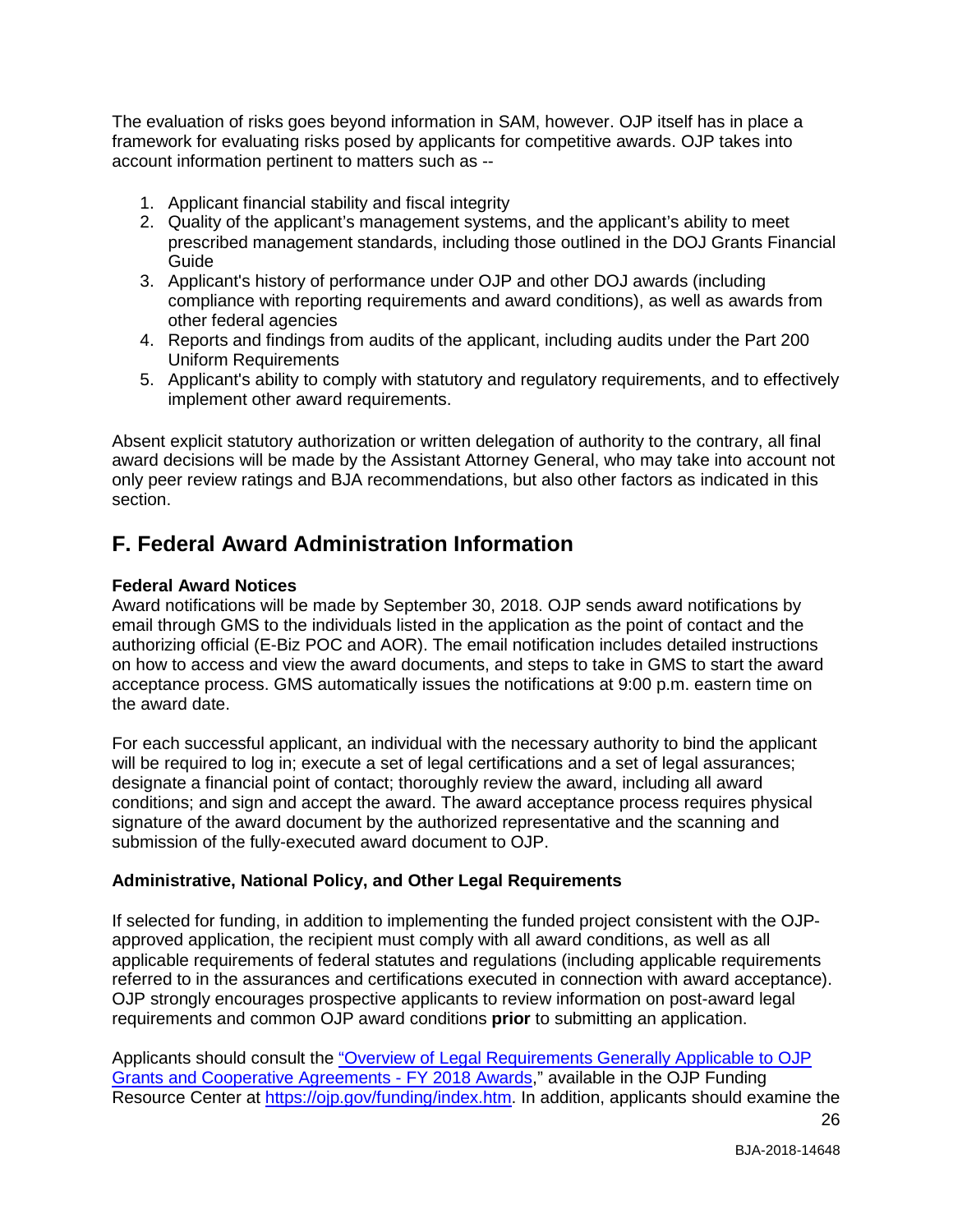following two legal documents, as each successful applicant must execute both documents before it may receive any award funds. (An applicant is not required to submit these documents as part of an application.)

- [Certifications Regarding Lobbying; Debarment, Suspension and Other Responsibility](https://ojp.gov/funding/Apply/Resources/Certifications.pdf)  [Matters; and Drug-Free Workplace Requirements](https://ojp.gov/funding/Apply/Resources/Certifications.pdf)
- Certified [Standard Assurances](https://ojp.gov/funding/Apply/Resources/StandardAssurances.pdf)

The webpages accessible through the ["Overview of Legal Requirements Generally Applicable to](https://ojp.gov/funding/Explore/LegalOverview/index.htm)  [OJP Grants and Cooperative Agreements - FY 2018 Awards"](https://ojp.gov/funding/Explore/LegalOverview/index.htm) are intended to give applicants for OJP awards a general overview of important statutes, regulations, and award conditions that apply to many (or in some cases, all) OJP grants and cooperative agreements awarded in FY 2018. Individual OJP awards typically also will include additional award conditions. Those additional conditions may relate to the particular statute, program, or solicitation under which the award is made; to the substance of the funded application; to the recipient's performance under other federal awards; to the recipient's legal status (e.g., as a for-profit entity); or to other pertinent considerations.

As stated above, BJA expects that it will make any award under this solicitation in the form of a cooperative agreement. Cooperative agreements include a condition in the award document that sets out the nature of the "substantial federal involvement" in carrying out the award and program. Generally stated, under OJP cooperative agreement awards, responsibility for the day-to-day conduct of the funded project rests with the recipient. OJP, however, may have substantial involvement in matters such as substantive coordination of technical efforts and site selection, as well as review and approval of project work plans, research designs, data collection instruments, and major project-generated materials. In addition, OJP often indicates in the award terms and conditions that it may redirect the project if necessary.

In addition to an award condition that sets out the nature of the anticipated "substantial federal involvement" in the award, cooperative agreements awarded by OJP include an award condition that requires specific reporting in connection with conferences, meetings, retreats, seminars, symposia, training activities, or similar events funded under the award.

#### <span id="page-26-0"></span>**General Information about Post-Federal Award Reporting Requirements**

In addition to the deliverables described in [Section A. Program Description,](#page-3-0) any recipient of an award under this solicitation will be required to submit the following reports and data.

Required reports. Recipients typically must submit quarterly financial reports, semi-annual progress reports, final financial and progress reports, and, if applicable, an annual audit report in accordance with the Part 200 Uniform Requirements or specific award conditions. Future awards and fund drawdowns may be withheld if reports are delinquent. (In appropriate cases, OJP may require additional reports.)

Awards that exceed \$500,000 will include an additional condition that, under specific circumstances, will require the recipient to report (to FAPIIS) information on civil, criminal, and administrative proceedings connected with (or connected to the performance of) either the OJP award or any other grant, cooperative agreement, or procurement contract from the federal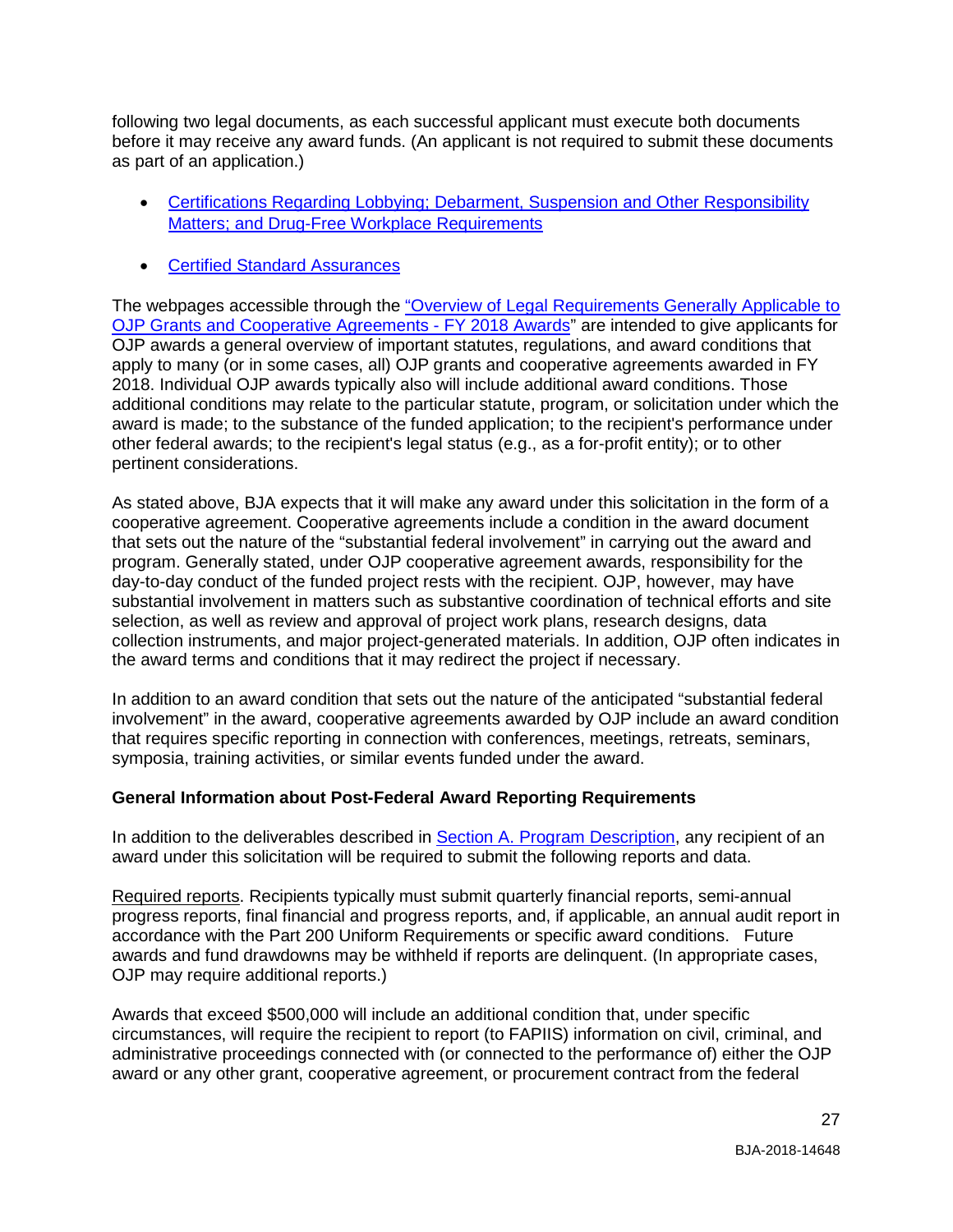government. Additional information on this reporting requirement appears in the text of the award condition posted on the OJP webpage at [https://ojp.gov/funding/FAPIIS.htm.](https://ojp.gov/funding/FAPIIS.htm)

Data on performance measures. In addition to required reports, each award recipient also must provide data that measure the results of the work done under the award. To demonstrate program progress and success, as well as to assist DOJ in fulfilling its responsibilities under the Government Performance and Results Act of 1993 (GPRA), Public Law 103-62, and the GPRA Modernization Act of 2010, Public Law 111–352, OJP will require any award recipient, post award, to provide performance data as part of regular progress reporting. Successful applicants will be required to access OJP's performance measurement page at [www.ojp.gov/performance](http://www.ojp.gov/performance) for an overview of performance measurement activities at OJP. Performance measures are also listed as [Appendix A.](#page-29-0)

## <span id="page-27-0"></span>**G. Federal Awarding Agency Contact(s)**

For OJP contact(s), see the [title page.](#page-1-0)

For contact information for Grants.gov, see the [title page.](#page-1-0)

## <span id="page-27-1"></span>**H. Other Information**

#### <span id="page-27-2"></span>**Freedom of Information Act and Privacy Act (5 U.S.C. 552 and 5 U.S.C. 552a)**

All applications submitted to OJP (including all attachments to applications) are subject to the federal Freedom of Information Act (FOIA) and to the Privacy Act. By law, DOJ may withhold information that is responsive to a request pursuant to FOIA if DOJ determines that the responsive information either is protected under the Privacy Act or falls within the scope of one of nine statutory exemptions under FOIA. DOJ cannot agree in advance of a request pursuant to FOIA not to release some or all portions of an application.

In its review of records that are responsive to a FOIA request, OJP will withhold information in those records that plainly falls within the scope of the Privacy Act or one of the statutory exemptions under FOIA. (Some examples include certain types of information in budgets, and names and contact information for project staff other than certain key personnel.) In appropriate circumstances, OJP will request the views of the applicant/recipient that submitted a responsive document.

For example, if OJP receives a request pursuant to FOIA for an application submitted by a nonprofit or for-profit organization or an institution of higher education, or for an application that involves research, OJP typically will contact the applicant/recipient that submitted the application and ask it to identify -- quite precisely -- any particular information in the application that the applicant/recipient believes falls under a FOIA exemption, the specific exemption it believes applies, and why. After considering the submission by the applicant/recipient, OJP makes an independent assessment regarding withholding information. OJP generally follows a similar process for requests pursuant to FOIA for applications that may contain law-enforcement sensitive information.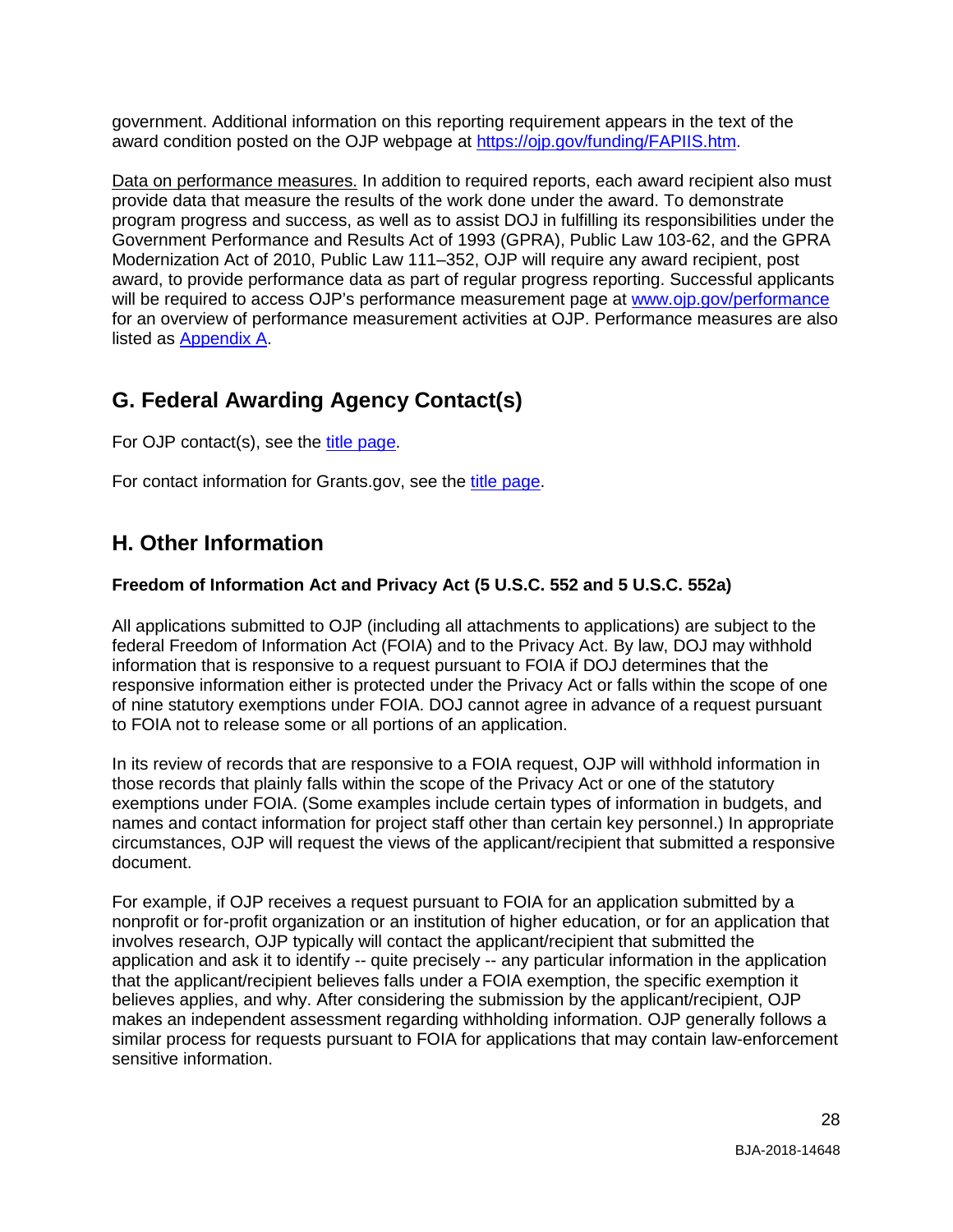#### <span id="page-28-0"></span>**Provide Feedback to OJP**

To assist OJP in improving its application and award processes, OJP encourages applicants to provide feedback on this solicitation, the application submission process, and/or the application review process. Provide feedback to [OJPSolicitationFeedback@usdoj.gov.](mailto:OJPSolicitationFeedback@usdoj.gov)

**IMPORTANT:** This email is for feedback and suggestions only. OJP does **not** reply from this mailbox to messages it receives in this mailbox. Any prospective applicant that has specific questions on any program or technical aspect of the solicitation **must** use the appropriate telephone number or email listed on the front of this document to obtain information. These contacts are provided to help ensure that prospective applicants can directly reach an individual who can address specific questions in a timely manner.

If you are interested in being a reviewer for other OJP grant applications, please email your résumé to [ojpprsupport@usdoj.gov.](mailto:ojpprsupport@usdoj.gov) (Do not send your résumé to the OJP Solicitation Feedback email account.) **Note:** Neither you nor anyone else from your organization or entity can be a peer reviewer in a competition in which you or your organization/entity has submitted an application.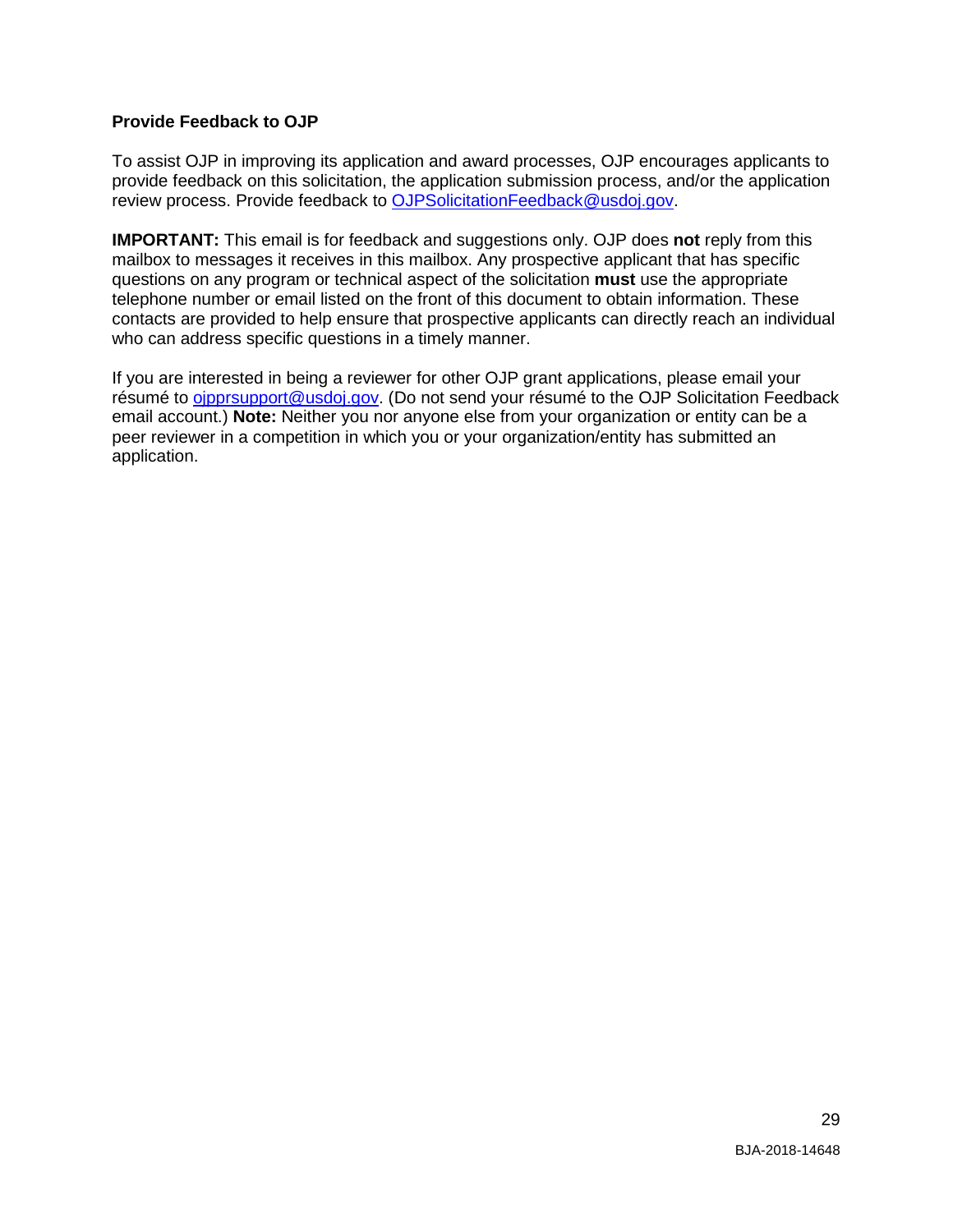<span id="page-29-0"></span>

| <b>Objectives</b>                                                                                                                                                                                                            | <b>Performance Measure</b>                                                                                                                                                                                                                                                        | <b>Data Grantee Provides</b>                                                                                                                                                                                                                                                                                                                                                                                        |
|------------------------------------------------------------------------------------------------------------------------------------------------------------------------------------------------------------------------------|-----------------------------------------------------------------------------------------------------------------------------------------------------------------------------------------------------------------------------------------------------------------------------------|---------------------------------------------------------------------------------------------------------------------------------------------------------------------------------------------------------------------------------------------------------------------------------------------------------------------------------------------------------------------------------------------------------------------|
| Objective 1: Support the<br>development of<br>documentation for<br>National Policy, Practices,<br>and Technology Solutions<br>as developed by the<br>Global and the CICC.<br>Coordinate and conduct<br>working groups and/or | Number of trainings<br>conducted                                                                                                                                                                                                                                                  | Number of trainings (by<br>type):<br>In-person<br>Web-based<br>CD/DVD<br>Peer to Peer<br>Workshop                                                                                                                                                                                                                                                                                                                   |
| training events that will<br>include attendees from<br>around the country, as                                                                                                                                                | Number of participants<br>who attend the training                                                                                                                                                                                                                                 | Number of individuals who:                                                                                                                                                                                                                                                                                                                                                                                          |
| well as planning their<br>attendance and<br>development of national<br>initiatives and evidence-<br>based practices.                                                                                                         | Percentage of<br>participants who<br>successfully completed<br>the training.<br>Percentage of<br>participants who rated<br>the training as<br>satisfactory or better.<br>Percentage of<br>participants trained and<br>subsequently<br>demonstrated<br>performance<br>improvement. | Attend the training<br>$\bullet$<br>(in-person) or<br>started the training<br>(web-based);<br>Completed the<br>$\bullet$<br>training;<br>Completed an<br>$\bullet$<br>evaluation at the<br>conclusion of the<br>training;<br>Completed an<br>٠<br>evaluation and<br>rated the training<br>as satisfactory or<br>better;<br>Completed the<br>$\bullet$<br>post-test with an<br>improved score<br>over their pre-test |
|                                                                                                                                                                                                                              | Percentage of<br>scholarship recipients<br>surveyed who reported<br>that the training<br>provided information<br>that could be utilized in<br>their job.                                                                                                                          | Number of Individuals<br>who:<br>Received a<br>scholarship;<br>Completed the<br>$\bullet$<br>training;<br>Completed a<br>survey at the<br>conclusion of the<br>training;<br>Reported the<br>$\bullet$<br>training provided<br>information that                                                                                                                                                                      |

### **Appendix A: Performance Measures Table**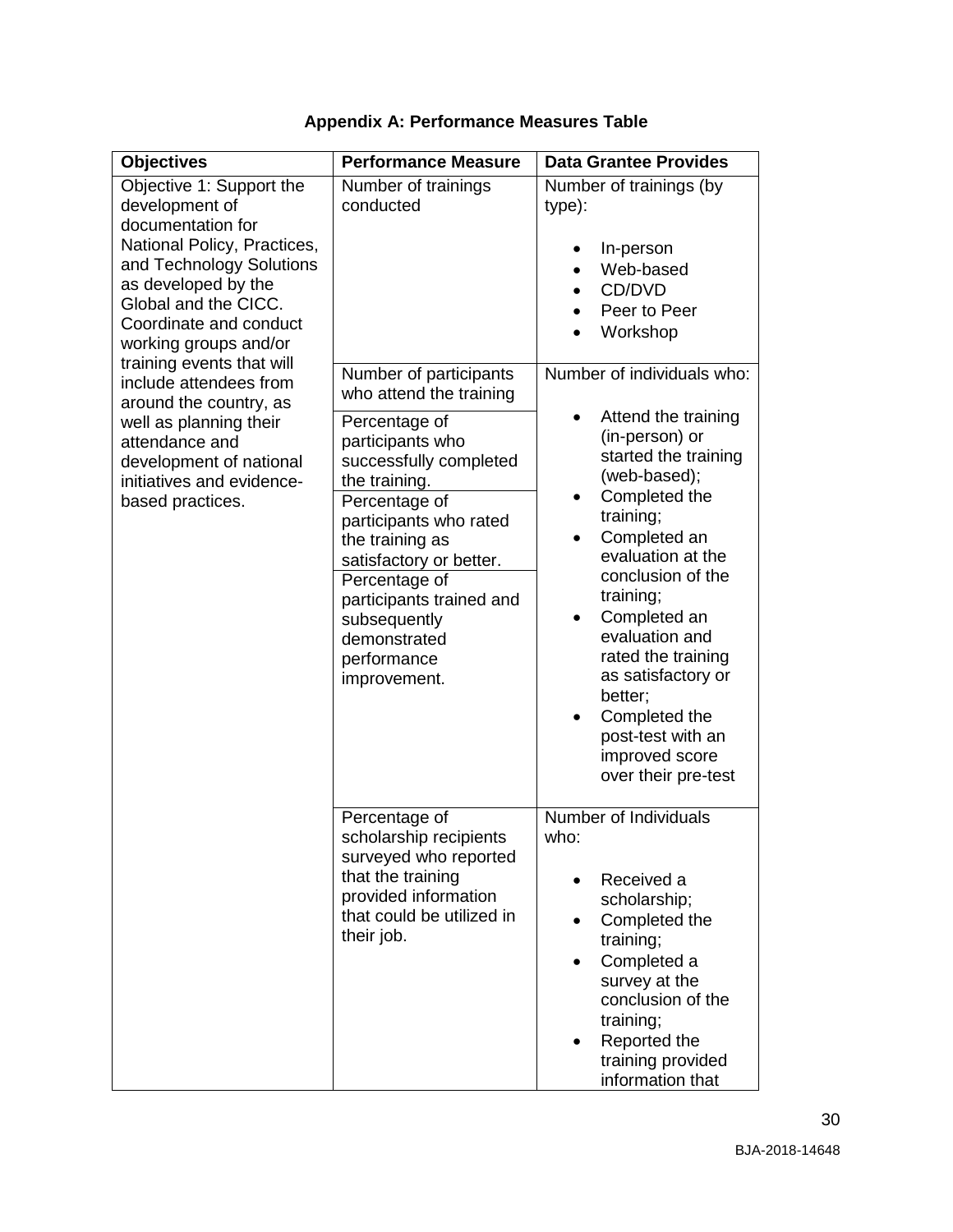|                                                                                                                                                                                                                                                                                                                                                                                                                                                                  |                                                                                                                                                                                                        | could be utilized in<br>their job.                                                                                                                                                                                                                                                                                                                                                                                                                                                                                                                                                                 |
|------------------------------------------------------------------------------------------------------------------------------------------------------------------------------------------------------------------------------------------------------------------------------------------------------------------------------------------------------------------------------------------------------------------------------------------------------------------|--------------------------------------------------------------------------------------------------------------------------------------------------------------------------------------------------------|----------------------------------------------------------------------------------------------------------------------------------------------------------------------------------------------------------------------------------------------------------------------------------------------------------------------------------------------------------------------------------------------------------------------------------------------------------------------------------------------------------------------------------------------------------------------------------------------------|
|                                                                                                                                                                                                                                                                                                                                                                                                                                                                  | Number of curricula<br>developed.<br>Number of curricula that<br>were pilot tested.<br>Percentage of curricula<br>that were revised after<br>pilot testing.                                            | Number of training<br>curricula:<br>Developed;<br>Pilot tested;<br>Revised after being<br>pilot tested.                                                                                                                                                                                                                                                                                                                                                                                                                                                                                            |
| Objective 2: Plan and<br>coordinate program<br>designs and the delivery of<br>training and technical<br>assistance with<br>governmental and private<br>agencies participating in<br>the Global Advisory<br>Committee along with<br>members and guests who<br>attend Global events and<br>meetings. Understand the<br>targeted items to be<br>developed by working<br>groups and coordinate<br>with stakeholders to<br>understand evolving<br>needs of the field. | Percentage of<br>requesting agencies<br>who rated services as<br>satisfactory or better.<br>Percentage of<br>requesting agencies<br>that were planning to<br>implement one or more<br>recommendations. | Number of onsite visits<br>$\bullet$<br>completed;<br>Number of reports<br>submitted to<br>requesting agencies<br>after onsite visits;<br>Number of requesting<br>agencies who<br>completed an<br>evaluation of services;<br>Number of agencies<br>who rated the services<br>a satisfactory or better<br>(in terms of timeliness<br>and quality);<br>Number of follow-ups<br>with requesting<br>agencies completed 6<br>months after onsite<br>visit;<br>Number of agencies<br>that were planning to<br>implement at least one<br>or more<br>recommendations 6<br>months after the<br>onsite visit |
|                                                                                                                                                                                                                                                                                                                                                                                                                                                                  | Percentage of peer<br>visitors who reported<br>that the visit to the other<br>agency was useful in                                                                                                     | Number of peer-to-<br>peer visits completed;                                                                                                                                                                                                                                                                                                                                                                                                                                                                                                                                                       |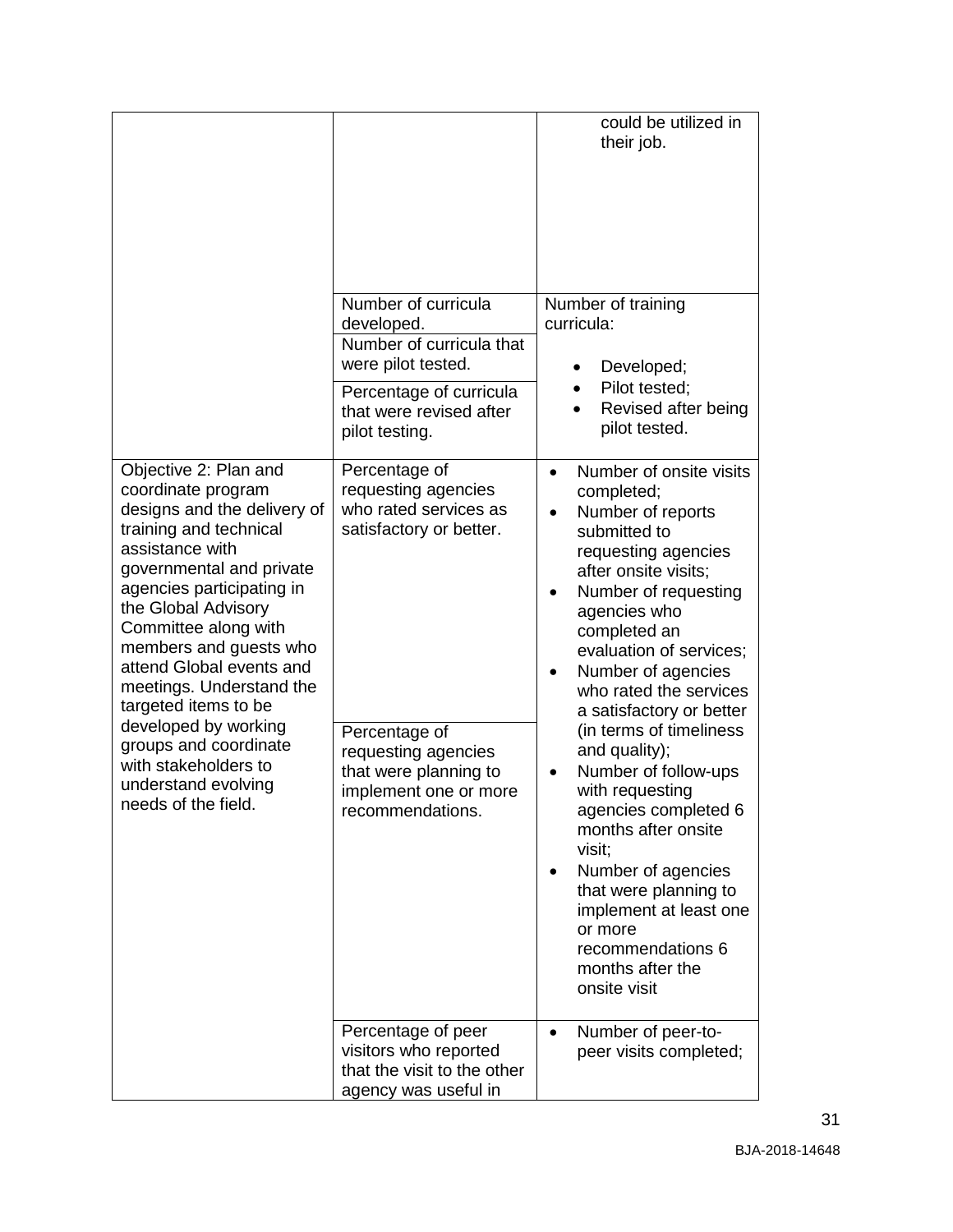|                                                                                                                                                                                                                                                                                                                                                                                                                           | providing information on<br>policies or practices.<br>Percentage of peer<br>visitors that were<br>planning to implement<br>one or more policies or<br>practices 6 months after<br>they were observed at<br>the visited site. | $\bullet$<br>٠         | Number of peer<br>visitors who completed<br>an evaluation;<br>Number of peer<br>visitors who reported<br>that the visit was<br>useful in providing<br>information on policies<br>or practices;<br>Number of follow-ups<br>with the requesting<br>peer visitor completed<br>6 months after the<br>peer-to-peer visit;<br>Number of peer<br>visitors who were<br>planning to implement<br>at least one or more<br>recommendations 6<br>months after the<br>onsite visit |
|---------------------------------------------------------------------------------------------------------------------------------------------------------------------------------------------------------------------------------------------------------------------------------------------------------------------------------------------------------------------------------------------------------------------------|------------------------------------------------------------------------------------------------------------------------------------------------------------------------------------------------------------------------------|------------------------|-----------------------------------------------------------------------------------------------------------------------------------------------------------------------------------------------------------------------------------------------------------------------------------------------------------------------------------------------------------------------------------------------------------------------------------------------------------------------|
|                                                                                                                                                                                                                                                                                                                                                                                                                           | Percentage of<br>requesting agencies of<br>other onsite services<br>who rated the services<br>provided as satisfactory<br>or better.                                                                                         |                        | Number of other<br>onsite services<br>provided;<br>Number of requesting<br>agencies who<br>completed an<br>evaluation of other<br>onsite services;<br>Number of agencies<br>who rated the services<br>a satisfactory or better                                                                                                                                                                                                                                        |
| Objective 3: Maintain a<br>record of the meetings and<br>conferences that are held.<br>Maintain all online content<br>for Global working groups,<br>and be responsible for all<br>justice information sharing<br>content relevant to Global<br>that will be shared by BJA.<br>Understand the needs of<br>partners and stakeholders<br>that will attend meetings,<br>and adjust as needed to<br>evolving trends in justice | Number of conferences<br>or advisory/focus<br>groups held.<br>Percentage of<br>advisory/focus groups<br>evaluated as<br>satisfactory or better.                                                                              | $\bullet$<br>$\bullet$ | Number of conferences<br>or advisory/focus<br>groups held;<br>Number of conference<br>or advisory/focus group<br>attendees who<br>completed an<br>evaluation;<br>Number of conference<br>or advisory/focus group<br>attendees who rated<br>the advisory/focus<br>group as satisfactory or<br>better                                                                                                                                                                   |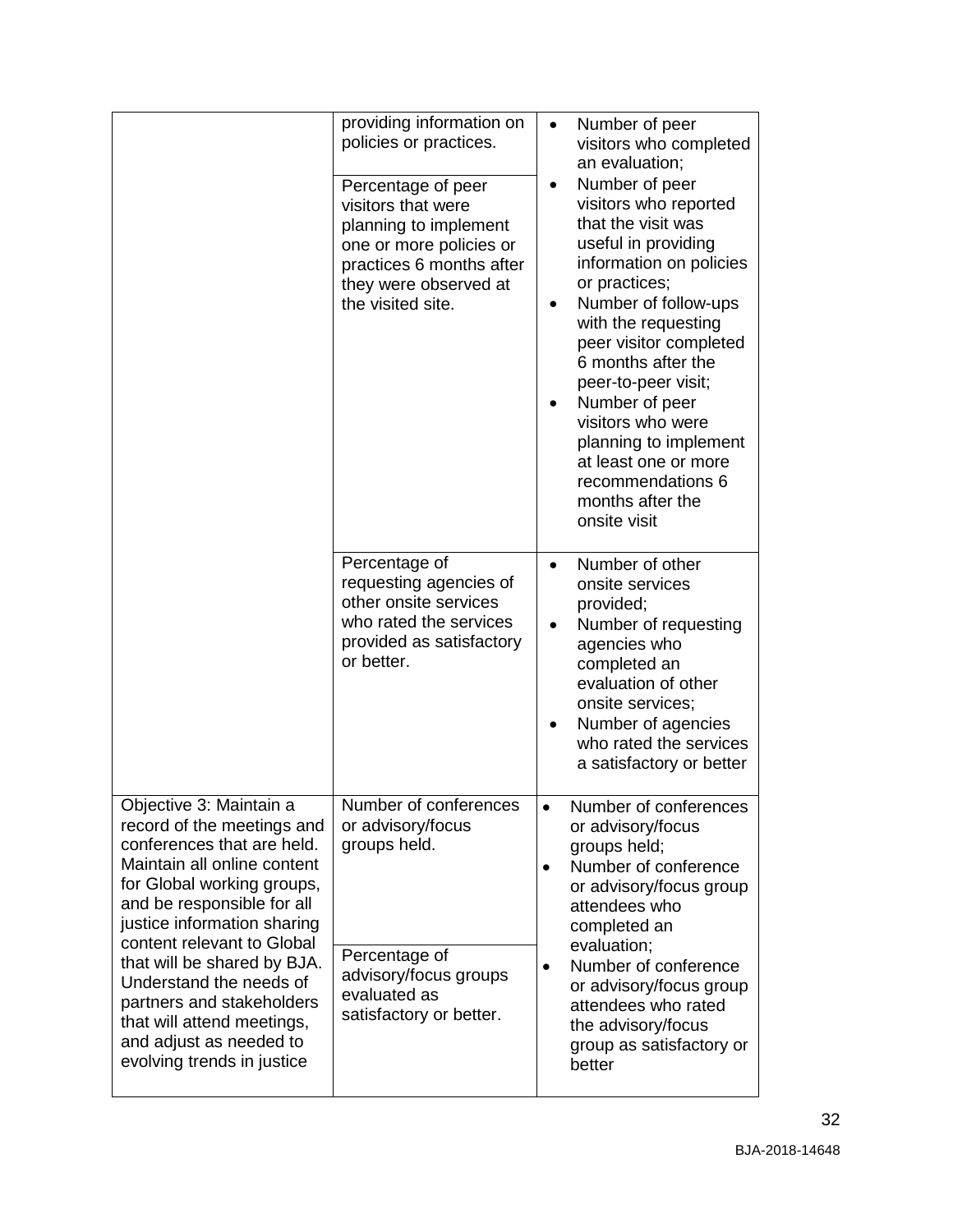| information sharing and<br>evidence based practices. | Number of publications<br>developed.<br>Number of publications<br>disseminated.                                         | Number of<br>$\bullet$<br>publications/resources<br>developed; Number of<br>publications/resources<br>disseminated                                                                                                                                           |
|------------------------------------------------------|-------------------------------------------------------------------------------------------------------------------------|--------------------------------------------------------------------------------------------------------------------------------------------------------------------------------------------------------------------------------------------------------------|
|                                                      | Percent of web sites<br>developed and<br>maintained.<br>Percent of increase in<br>the number of visits to<br>web sites. | Number of web sites<br>developed;<br>Number of web sites<br>$\bullet$<br>maintained;<br>Number of visits to web<br>$\bullet$<br>sites during the current<br>reporting period;<br>Number of visits to web<br>sites during the<br>previous reporting<br>period |
|                                                      | Percentage of<br>information requests<br>responded to.                                                                  | Number of information<br>requests;<br>Number of information<br>$\bullet$<br>requests responded to                                                                                                                                                            |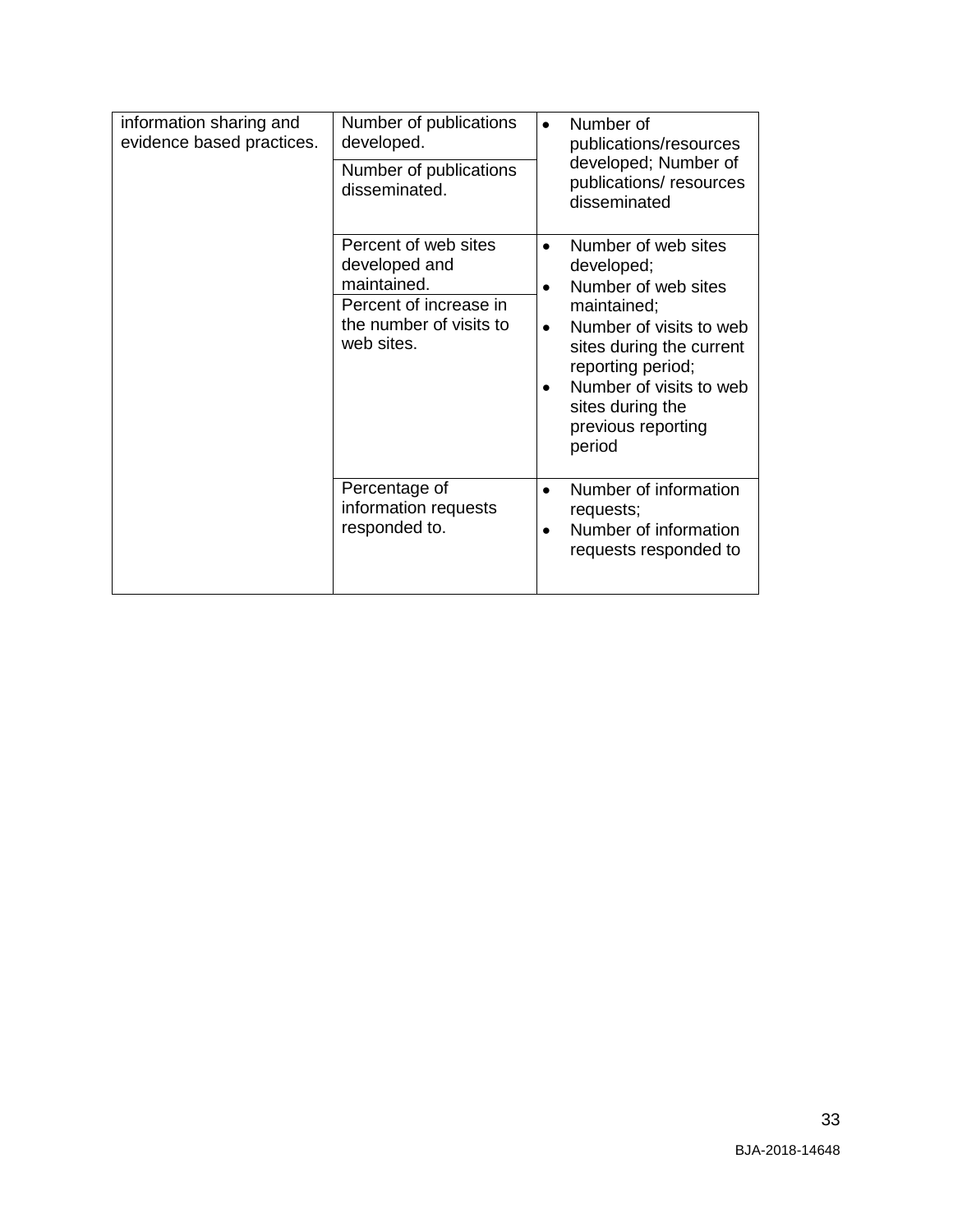#### **Appendix B: Application Checklist Global Justice Information Sharing Initiative**

<span id="page-33-0"></span>This application checklist has been created as an aid in developing an application.

#### **What an Applicant Should Do:**

| Prior to Registering in Grants.gov:                                            |               |               |
|--------------------------------------------------------------------------------|---------------|---------------|
| Acquire a DUNS Number                                                          | (see page 21) |               |
| Acquire or renew registration with SAM                                         | (see page 21) |               |
| To Register with Grants.gov.                                                   |               |               |
| Acquire AOR and Grants.gov username/password                                   |               | (see page 22) |
| Acquire AOR confirmation from the E-Biz POC                                    |               | (see page 22) |
| To Find Funding Opportunity:                                                   |               |               |
| Search for the Funding Opportunity on Grants.gov (see page 22)                 |               |               |
| Access Funding Opportunity and Application Package                             |               | (see page 22) |
| Sign up for Grants.gov email notifications (optional) (see page 20)            |               |               |
| Read Important Notice: Applying for Grants in Grants.gov                       |               |               |
| Read OJP policy and guidance on conference approval, planning, and reporting   |               |               |
| available at ojp.gov/financialguide/DOJ/PostawardRequirements/chapter3.10a.htm |               |               |
|                                                                                |               | (see page 8)  |
| After Application Submission, Receive Grants.gov Email Notifications That:     |               |               |
| (1) application has been received,                                             |               |               |
| (2) application has either been successfully validated or rejected with errors |               |               |
|                                                                                | (see page 22) |               |
| If No Grants.gov Receipt, and Validation or Error Notifications are Received:  |               |               |
| contact NCJRS regarding experiencing technical difficulties                    |               |               |
|                                                                                | (see page 23) |               |

#### **Overview of Post-Award Legal Requirements**:

Review the "Overview of Legal Requirements Generally Applicable to OJP Grants and [Cooperative Agreements - FY 2018 Awards"](https://ojp.gov/funding/Explore/LegalOverview/index.htm) in the OJP Funding Resource Center at [https://ojp.gov/funding/index.htm.](https://ojp.gov/funding/index.htm)

#### **Scope Requirement:**

\_\_\_\_\_ The federal amount requested is within the allowable limit(s) of up to \$750,000.

**Eligibility Requirement:** See page 1.

#### **What an Application Should Include:**

| Application for Federal Assistance (SF-424) | (see page 10) |
|---------------------------------------------|---------------|
| <b>Project Abstract</b>                     | (see page 10) |